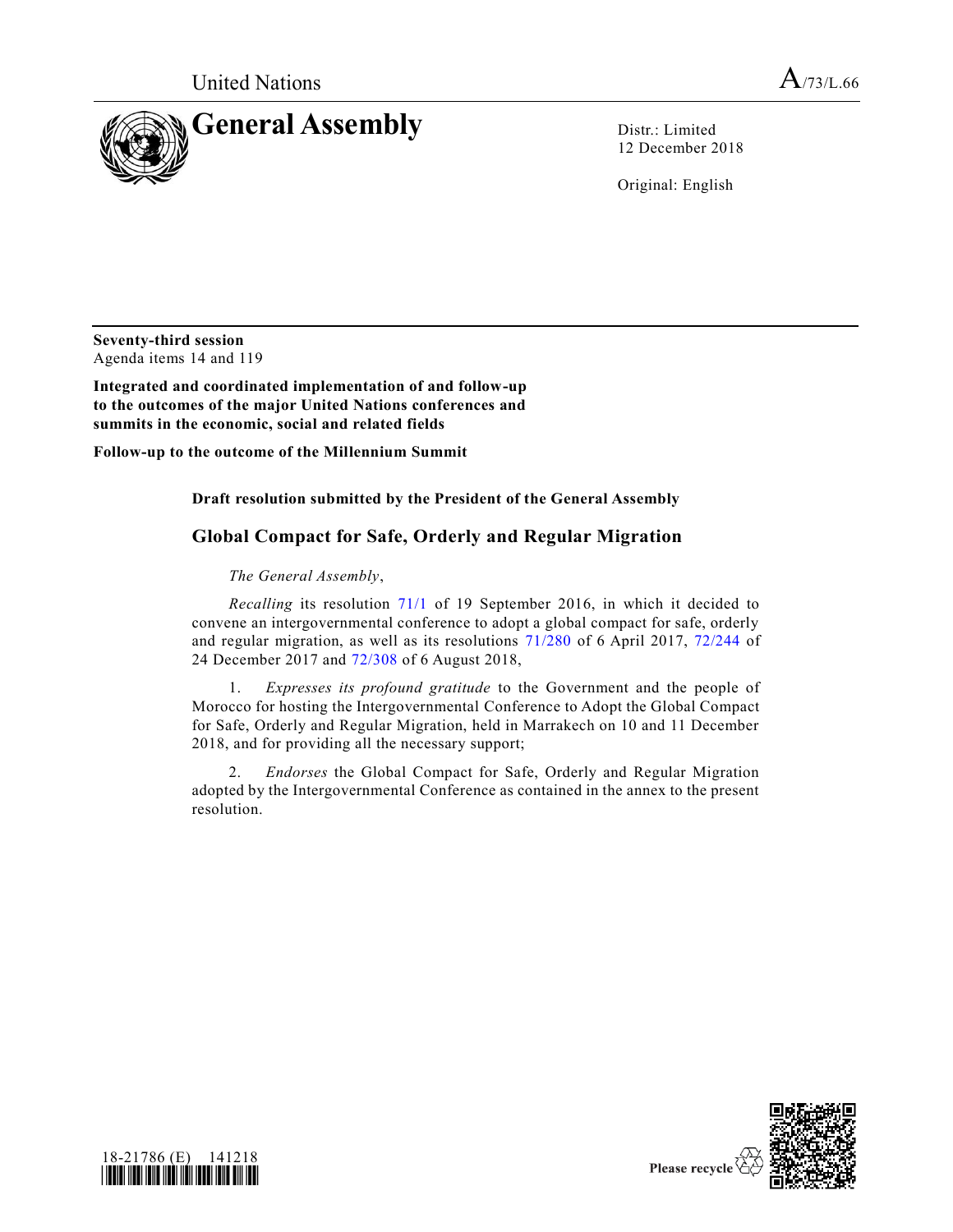#### **Annex**

### **Global Compact for Safe, Orderly and Regular Migration**

We, the Heads of State and Government and High Representatives, meeting in Morocco on 10 and 11 December 2018, reaffirming the New York Declaration for Refugees and Migrants and determined to make an important contribution to enhanced cooperation on international migration in all its dimensions, have adopted this Global Compact for Safe, Orderly and Regular Migration:

# **Preamble**

**\_\_\_\_\_\_\_\_\_\_\_\_\_\_\_\_\_\_**

1. This Global Compact rests on the purposes and principles of the Charter of the United Nations.

2. It also rests on the Universal Declaration of Human Rights; the International Covenant on Civil and Political Rights; the International Covenant on Economic, Social and Cultural Rights; the other core international human rights treaties;<sup>1</sup> the United Nations Convention against Transnational Organized Crime, including the Protocol to Prevent, Suppress and Punish Trafficking in Persons, Especially Women and Children, and the Protocol against the Smuggling of Migrants by Land, Sea and Air; the Slavery Convention and the Supplementary Convention on the Abolition of Slavery, the Slave Trade, and Institutions and Practices Similar to Slavery; the United Nations Framework Convention on Climate Change; the United Nations Convention to Combat Desertification in Those Countries Experiencing Serious Drought and/or Desertification, Particularly in Africa; the Paris Agreement;<sup>2</sup> and the International Labour Organization conventions on promoting decent work and labour migration,<sup>3</sup> as well as on the 2030 Agenda for Sustainable Development; the Addis Ababa Action Agenda of the Third International Conference on Financing for Development; the Sendai Framework for Disaster Risk Reduction 2015–2030; and the New Urban Agenda.

3. Discussions about international migration at the global level are not new. We recall the advances made through the United Nations High-level Dialogues on International Migration and Development in 2006 and 2013. We also acknowledge the contributions of the Global Forum on Migration and Development, launched in 2007. These platforms paved the way for the New York Declaration for Refugees and Migrants, through which we committed to elaborate a global compact on refugees and to adopt this Global Compact for Safe, Orderly and Regular Migration, in two separate processes. The two global compacts, together, present complementary international cooperation frameworks that fulfil their respective mandates as laid out in the New York Declaration for Refugees and Migrants, which recognizes that migrants and refugees may face many common challenges and similar vulnerabilities.

<sup>1</sup> International Convention on the Elimination of All Forms of Racial Discrimination, Convention on the Elimination of All Forms of Discrimination against Women, Convention against Torture and Other Cruel, Inhuman or Degrading Treatment or Punishment, Convention on the Rights of the Child, International Convention on the Protection of the Rights of All Migrant Workers and Members of Their Families, International Convention for the Protection of All Persons from Enforced Disappearance, and Convention on the Rights of Persons with Disabilities.

<sup>2</sup> Adopted under the United Nations Framework Convention on Climate Change in [FCCC/CP/2015/10/Add.1,](https://undocs.org/FCCC/CP/2015/10/Add.1) decision 1/CP.21.

<sup>3</sup> Migration for Employment Convention (Revised), 1949 (No. 97), Migrant Workers (Supplementary Provisions) Convention, 1975 (No. 143), Equality of Treatment (Social Security) Convention, 1962 (No. 118), and Domestic Workers Convention, 2011 (No. 189).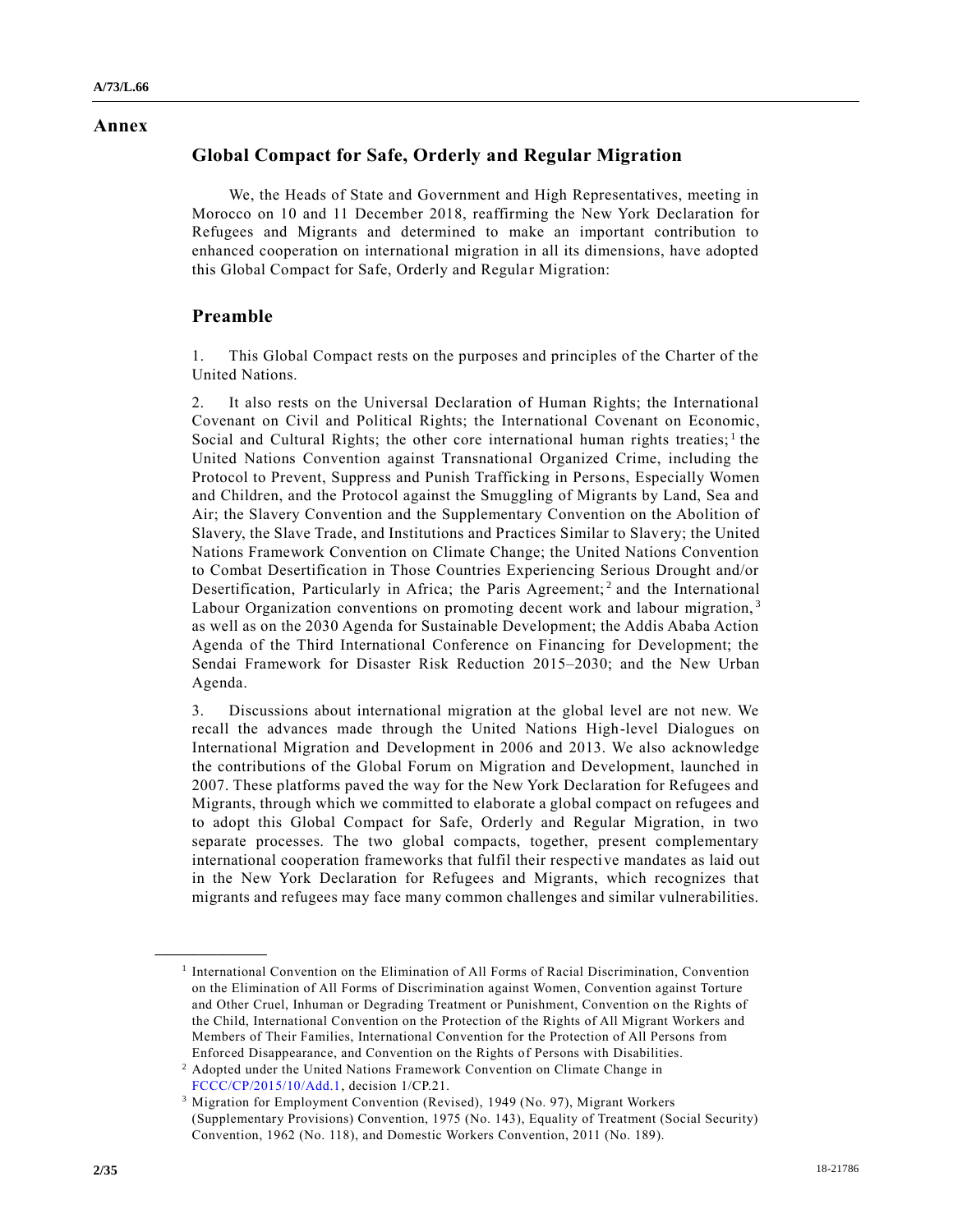4. Refugees and migrants are entitled to the same universal human rights and fundamental freedoms, which must be respected, protected and fulfilled at all times. However, migrants and refugees are distinct groups governed by separate legal frameworks. Only refugees are entitled to the specific international protection defined by international refugee law. This Global Compact refers to migrants and presents a cooperative framework addressing migration in all its dimensions.

5. As a contribution to the preparatory process for this Global Compact, we recognize the inputs shared by Member States and relevant stakeholders during the consultation and stocktaking phases, as well as the report of the Secretary-General entitled "Making migration work for all".

6. This Global Compact is a milestone in the history of the global dialogue and international cooperation on migration. It is rooted in the 2030 Agenda for Sustainable Development and the Addis Ababa Action Agenda, and informed by the Declaration of the High-level Dialogue on International Migration and Development, adopted in October 2013. It builds on the pioneering work of the former Special Representative of the Secretary-General on Migration, including his report of 3 February 2017.

7. This Global Compact presents a non-legally binding, cooperative framework that builds on the commitments agreed upon by Member States in the New York Declaration for Refugees and Migrants. It fosters international cooperation among all relevant actors on migration, acknowledging that no State can address migration alone, and upholds the sovereignty of States and their obligations under international law.

# **Our vision and guiding principles**

8. This Global Compact expresses our collective commitment to improving cooperation on international migration. Migration has been part of the human experience throughout history, and we recognize that it is a source of prosperity, innovation and sustainable development in our globalized world, and that these positive impacts can be optimized by improving migration governance. The majority of migrants around the world today travel, live and work in a safe, orderly and regular manner. Nonetheless, migration undeniably affects our countries, communities, migrants and their families in very different and sometimes unpredictable ways.

9. It is crucial that the challenges and opportunities of international migration unite us, rather than divide us. This Global Compact sets out our common understanding, shared responsibilities and unity of purpose regarding migration, making it work for all.

#### **Common understanding**

10. This Global Compact is the product of an unprecedented review of evidence and data gathered during an open, transparent and inclusive process. We shared our realities and heard diverse voices, enriching and shaping our common understanding of this complex phenomenon. We learned that migration is a defining feature of our globalized world, connecting societies within and across all regions, making us all countries of origin, transit and destination. We recognize that there is a continuous need for international efforts to strengthen our knowledge and analysis of migration, as shared understandings will improve policies that unlock the potential of sustainable development for all. We must collect and disseminate quality data. We must ensure that current and potential migrants are fully informed about their rights, obligations and options for safe, orderly and regular migration, and are aware of the risks of irregular migration. We also must provide all our citizens with access to objective, evidence-based, clear information about the benefits and challenges of migration,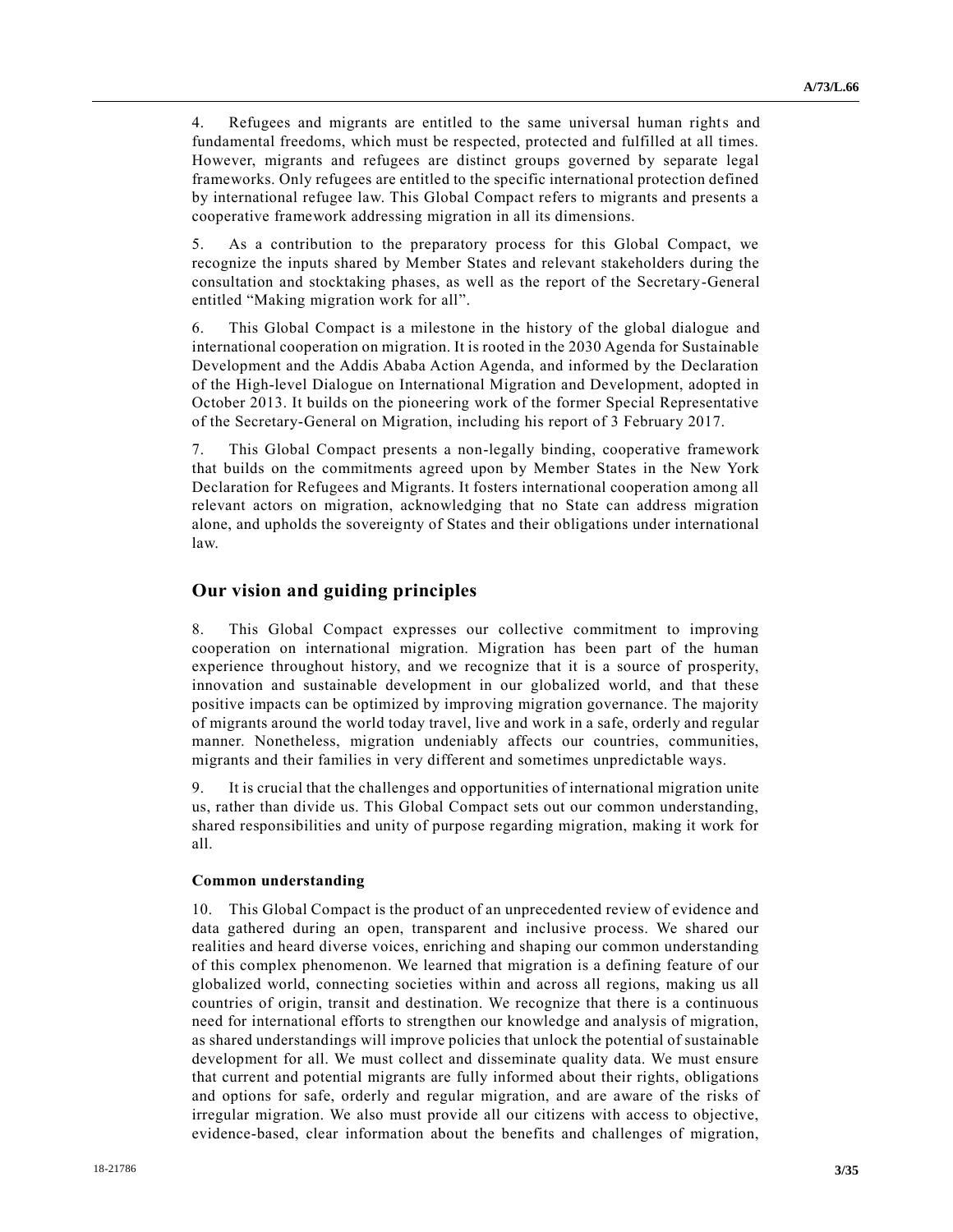with a view to dispelling misleading narratives that generate negative perceptions of migrants.

#### **Shared responsibilities**

11. This Global Compact offers a 360-degree vision of international migration and recognizes that a comprehensive approach is needed to optimize the overall benefits of migration, while addressing risks and challenges for individuals and communities in countries of origin, transit and destination. No country can addre ss the challenges and opportunities of this global phenomenon on its own. With this comprehensive approach, we aim to facilitate safe, orderly and regular migration, while reducing the incidence and negative impact of irregular migration through internatio nal cooperation and a combination of measures put forward in this Global Compact. We acknowledge our shared responsibilities to one another as States Members of the United Nations to address each other's needs and concerns over migration, and an overarching obligation to respect, protect and fulfil the human rights of all migrants, regardless of their migration status, while promoting the security and prosperity of all our communities.

12. This Global Compact aims to mitigate the adverse drivers and structural factors that hinder people from building and maintaining sustainable livelihoods in their countries of origin, and so compel them to seek a future elsewhere. It intends to reduce the risks and vulnerabilities migrants face at different stages of migration by respecting, protecting and fulfilling their human rights and providing them with care and assistance. It seeks to address legitimate concerns of communities, while recognizing that societies are undergoing demographic, economic, social and environmental changes at different scales that may have implications for and result from migration. It strives to create conducive conditions that enable all migrants to enrich our societies through their human, economic and social capacities, and thus facilitate their contributions to sustainable development at the local, national, regional and global levels.

### **Unity of purpose**

13. This Global Compact recognizes that safe, orderly and regular migration works for all when it takes place in a well-informed, planned and consensual manner. Migration should never be an act of desperation. When it is, we must cooperate to respond to the needs of migrants in situations of vulnerability, and address the respective challenges. We must work together to create conditions that allow communities and individuals to live in safety and dignity in their own countries. We must save lives and keep migrants out of harm's way. We must empower migrants to become full members of our societies, highlight their positive contributions, and promote inclusion and social cohesion. We must generate greater predictability and certainty for States, communities and migrants alike. To achieve this, we commit to facilitate and ensure safe, orderly and regular migration for the benefit of all.

14. Our success rests on the mutual trust, determination and solidarity of States to fulfil the objectives and commitments contained in this Global Compact. We unite, in a spirit of win-win cooperation, to address the challenges and opportunities of migration in all its dimensions through shared responsibility and innovative solutions. It is with this sense of common purpose that we take this historic step, fully aware that the Global Compact for Safe, Orderly and Regular Migration is a milestone, but not the end to our efforts. We commit to continue the multilateral dialogue at the United Nations through a periodic and effective follow-up and review mechanism, ensuring that the words in this document translate into concrete actions for the benefit of millions of people in every region of the world.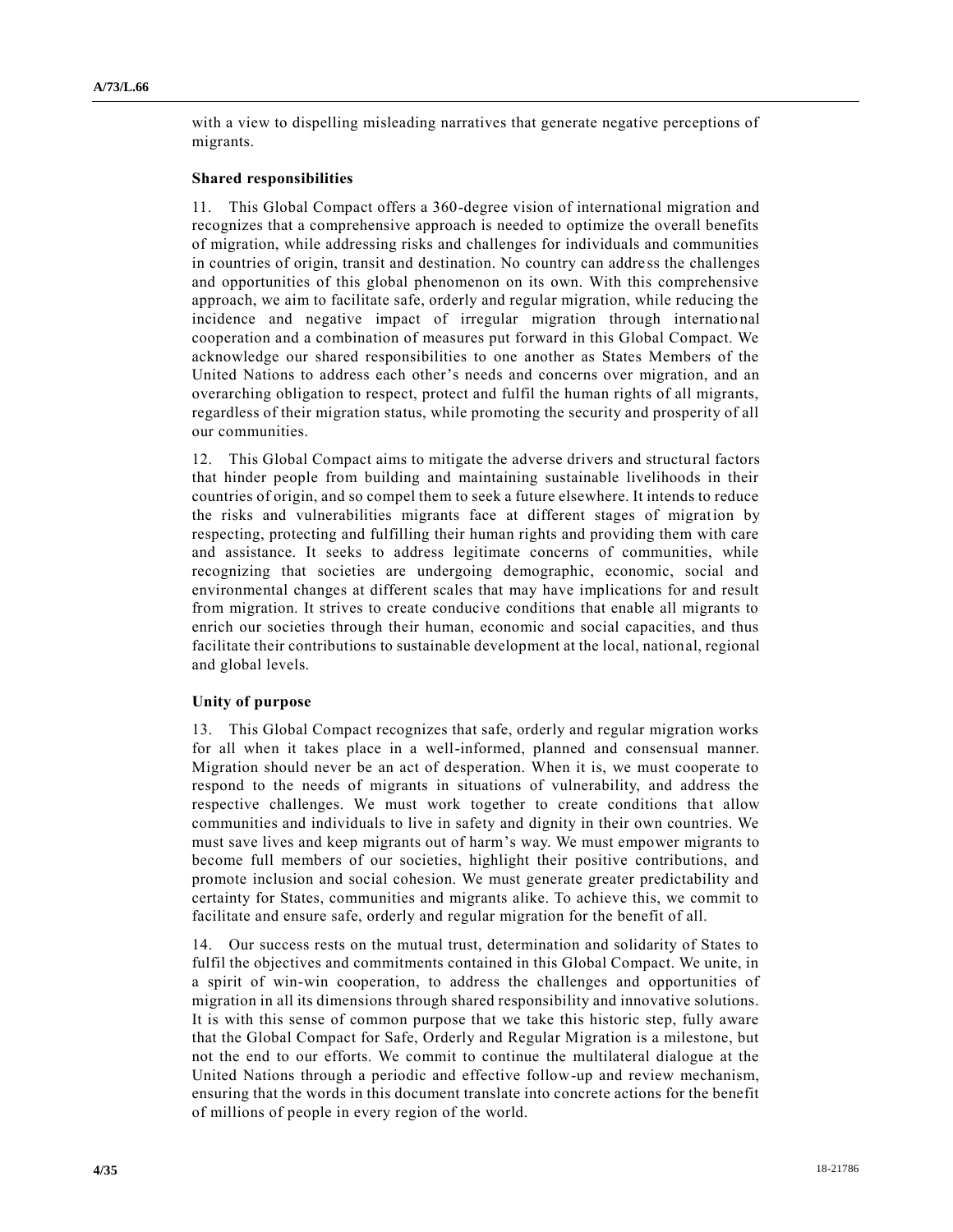15. We agree that this Global Compact is based on a set of cross-cutting and interdependent guiding principles:

(a) *People-centred*. The Global Compact carries a strong human dimension, inherent to the migration experience itself. It promotes the well-being of migrants and the members of communities in countries of origin, transit and destination. As a result, the Global Compact places individuals at its core;

(b) *International cooperation*. The Global Compact is a non-legally binding cooperative framework that recognizes that no State can address migration on its own because of the inherently transnational nature of the phenomenon. It requires international, regional and bilateral cooperation and dialogue. Its authority rests on its consensual nature, credibility, collective ownership, joint implementation, followup and review;

(c) *National sovereignty*. The Global Compact reaffirms the sovereign right of States to determine their national migration policy and their prerogative to govern migration within their jurisdiction, in conformity with international law. Within their sovereign jurisdiction, States may distinguish between regular and irregular migration status, including as they determine their legislative and policy measures for the implementation of the Global Compact, taking into account different national realities, policies, priorities and requirements for entry, residence and work, in accordance with international law;

(d) *Rule of law and due process*. The Global Compact recognizes that respect for the rule of law, due process and access to justice are fundamental to all aspects of migration governance. This means that the State, public and private institutions and entities, as well as persons themselves, are accountable to laws that are publicly promulgated, equally enforced and independently adjudicated, and are consistent with international law;

(e) *Sustainable development*. The Global Compact is rooted in the 2030 Agenda for Sustainable Development, and builds upon its recognition that migration is a multidimensional reality of major relevance for the sustainable development of countries of origin, transit and destination, which requires coherent and comprehensive responses. Migration contributes to positive development outcomes and to realizing the goals of the 2030 Agenda for Sustainable Development, especially when it is properly managed. The Global Compact aims to leverage the potential of migration for the achievement of all Sustainable Development Goals, as well as the impact this achievement will have on migration in the future;

(f) *Human rights*. The Global Compact is based on international human rights law and upholds the principles of non-regression and non-discrimination. By implementing the Global Compact, we ensure effective respect for and protection and fulfilment of the human rights of all migrants, regardless of their migration status, across all stages of the migration cycle. We also reaffirm the commitment to eliminate all forms of discrimination, including racism, xenophobia and intolerance, against migrants and their families;

(g) *Gender-responsive*. The Global Compact ensures that the human rights of women, men, girls and boys are respected at all stages of migration, that their specific needs are properly understood and addressed and that they are empowered as agents of change. It mainstreams a gender perspective and promotes gender equality and the empowerment of all women and girls, recognizing their independence, agency and leadership in order to move away from addressing migrant women primarily through a lens of victimhood;

(h) *Child-sensitive*. The Global Compact promotes existing international legal obligations in relation to the rights of the child, and upholds the principle of the b est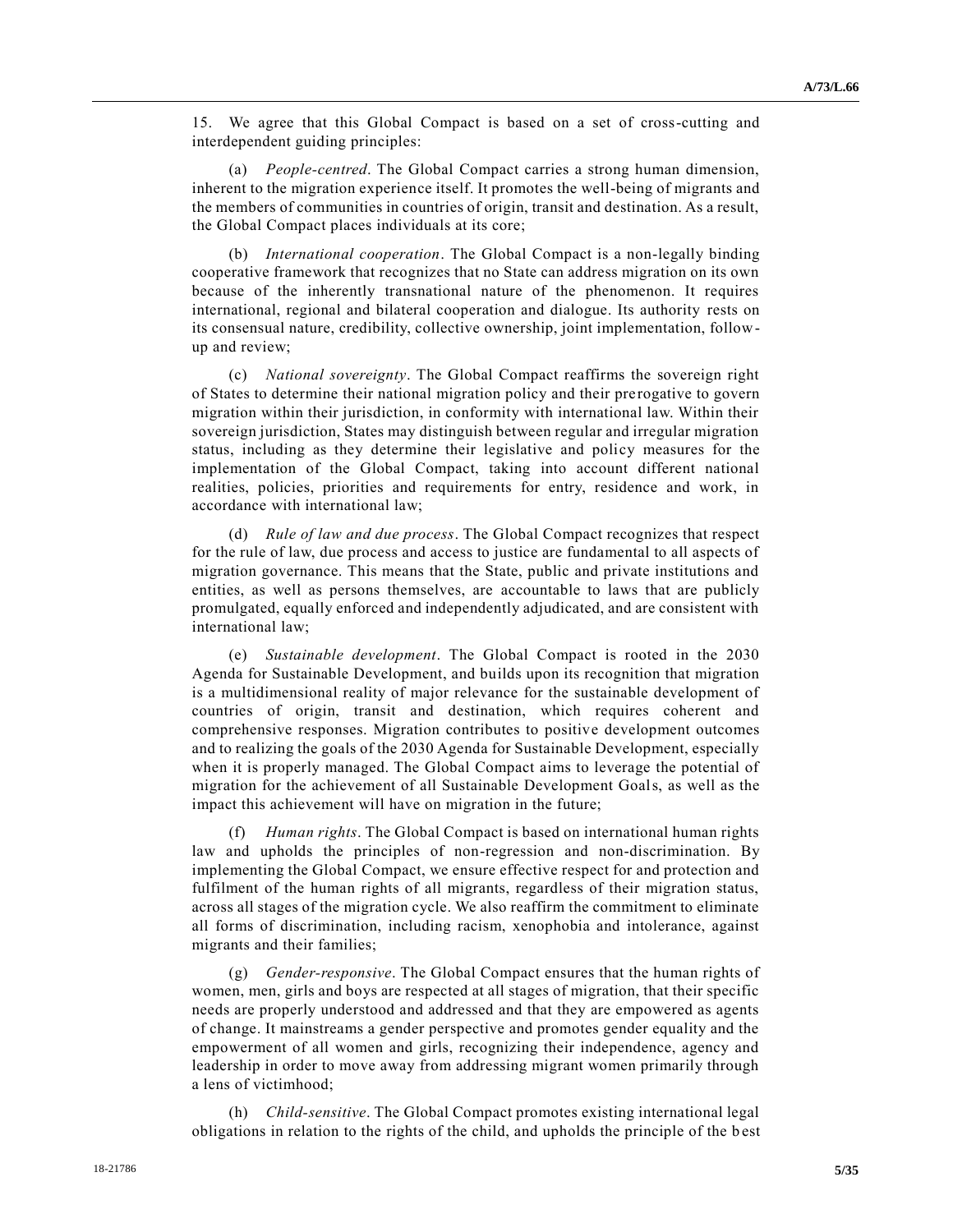interests of the child at all times, as a primary consideration in all situations concerning children in the context of international migration, including unaccompanied and separated children;

(i) *Whole-of-government approach*. The Global Compact considers that migration is a multidimensional reality that cannot be addressed by one government policy sector alone. To develop and implement effective migration policies and practices, a whole-of-government approach is needed to ensure horizontal and vertical policy coherence across all sectors and levels of government;

*Whole-of-society approach*. The Global Compact promotes broad multistakeholder partnerships to address migration in all its dimensions by including migrants, diasporas, local communities, civil society, academia, the private sector, parliamentarians, trade unions, national human rights institutions, the media and other relevant stakeholders in migration governance.

### **Our cooperative framework**

16. With the New York Declaration for Refugees and Migrants, we adopted a political declaration and a set of commitments. Reaffirming that Declaration in its entirety, we build upon it by laying out the following cooperative framework, comprising 23 objectives, implementation, as well as follow-up and review. Each objective contains a commitment, followed by a range of actions considered to be relevant policy instruments and best practices. To fulfil the 23 objectives, we will draw from these actions to achieve safe, orderly and regular migration along the migration cycle.

#### **Objectives for safe, orderly and regular migration**

- 1. Collect and utilize accurate and disaggregated data as a basis for evidence -based policies
- 2. Minimize the adverse drivers and structural factors that compel people to leave their country of origin
- 3. Provide accurate and timely information at all stages of migration
- 4. Ensure that all migrants have proof of legal identity and adequate documentation
- 5. Enhance availability and flexibility of pathways for regular migration
- 6. Facilitate fair and ethical recruitment and safeguard conditions that ensure decent work
- 7. Address and reduce vulnerabilities in migration
- 8. Save lives and establish coordinated international efforts on missing migrants
- 9. Strengthen the transnational response to smuggling of migrants
- 10. Prevent, combat and eradicate trafficking in persons in the context of international migration
- 11. Manage borders in an integrated, secure and coordinated manner
- 12. Strengthen certainty and predictability in migration procedures for appropriate screening, assessment and referral
- 13. Use migration detention only as a measure of last resort and work towards alternatives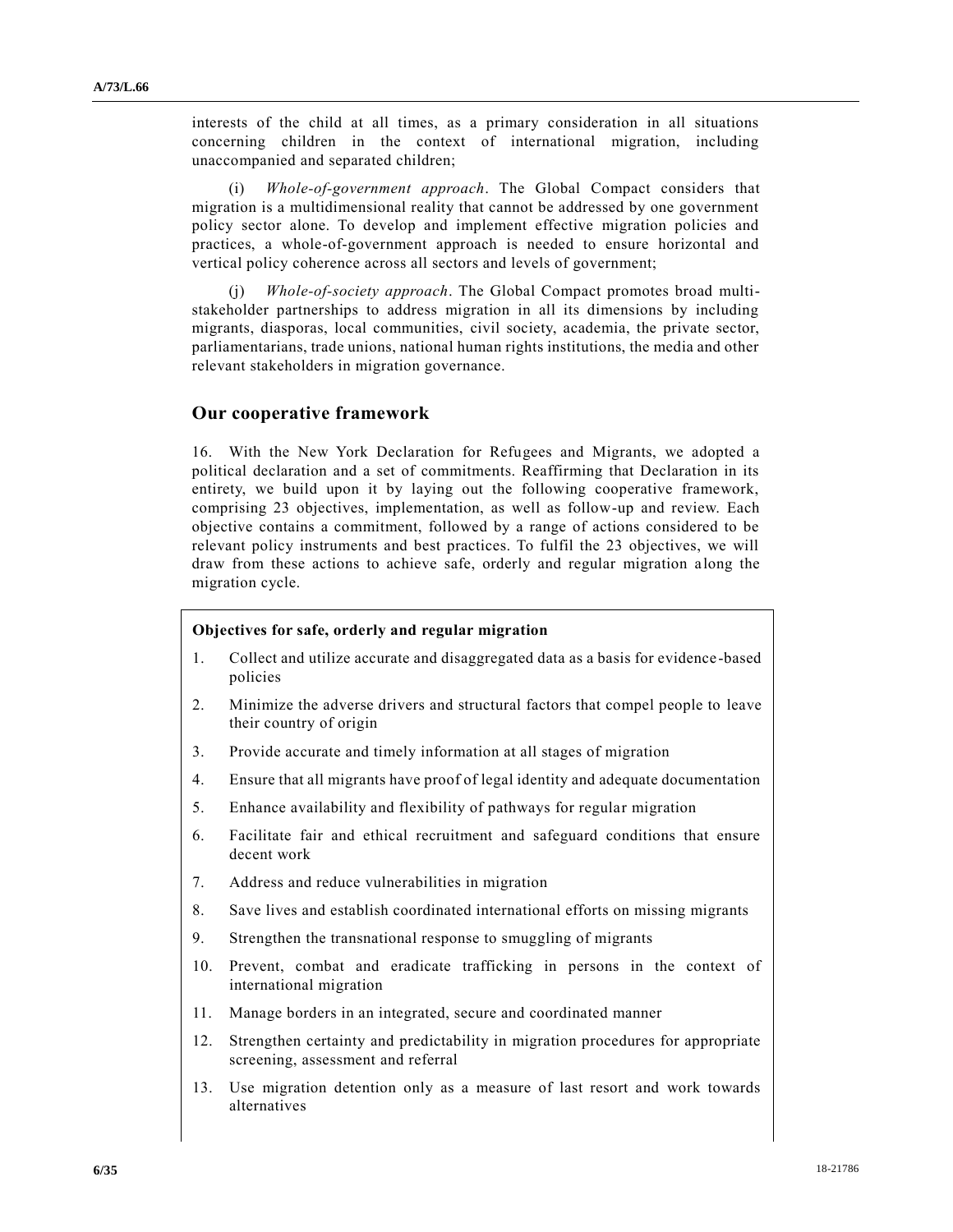- 14. Enhance consular protection, assistance and cooperation throughout the migration cycle
- 15. Provide access to basic services for migrants
- 16. Empower migrants and societies to realize full inclusion and social cohesion
- 17. Eliminate all forms of discrimination and promote evidence-based public discourse to shape perceptions of migration
- 18. Invest in skills development and facilitate mutual recognition of skills, qualifications and competences
- 19. Create conditions for migrants and diasporas to fully contribute to sustainable development in all countries
- 20. Promote faster, safer and cheaper transfer of remittances and foster financial inclusion of migrants
- 21. Cooperate in facilitating safe and dignified return and readmission, as well as sustainable reintegration
- 22. Establish mechanisms for the portability of social security entitlements and earned benefits
- 23. Strengthen international cooperation and global partnerships for safe, orderly and regular migration

### **Objectives and commitments**

#### **Objective 1: Collect and utilize accurate and disaggregated data as a basis for evidence-based policies**

17. We commit to strengthen the global evidence base on international migration by improving and investing in the collection, analysis and dissemination of accurate, reliable and comparable data, disaggregated by sex, age, migration status and other characteristics relevant in national contexts, while upholding the right to privacy under international human rights law and protecting personal data. We further commit to ensure that this data fosters research, guides coherent and evidence-based policymaking and well-informed public discourse, and allows for effective monitoring and evaluation of the implementation of commitments over time.

To realize this commitment, we will draw from the following actions:

(a) Elaborate and implement a comprehensive strategy for improving migration data at the local, national, regional and global levels, with the participation of all relevant stakeholders, under the guidance of the Statistical Commissio n of the United Nations, by harmonizing methodologies for data collection, and strengthening analysis and dissemination of migration-related data and indicators;

(b) Improve international comparability and compatibility of migration statistics and national data systems, including by further developing and applying the statistical definition of an international migrant, elaborating a set of standards to measure migrant stocks and flows, and documenting migration patterns and trends, characteristics of migrants, as well as drivers and impacts of migration;

(c) Develop a global programme to build and enhance national capacities in data collection, analysis and dissemination to share data, address data gaps and assess key migration trends, that encourages collaboration between relevant stakeholders at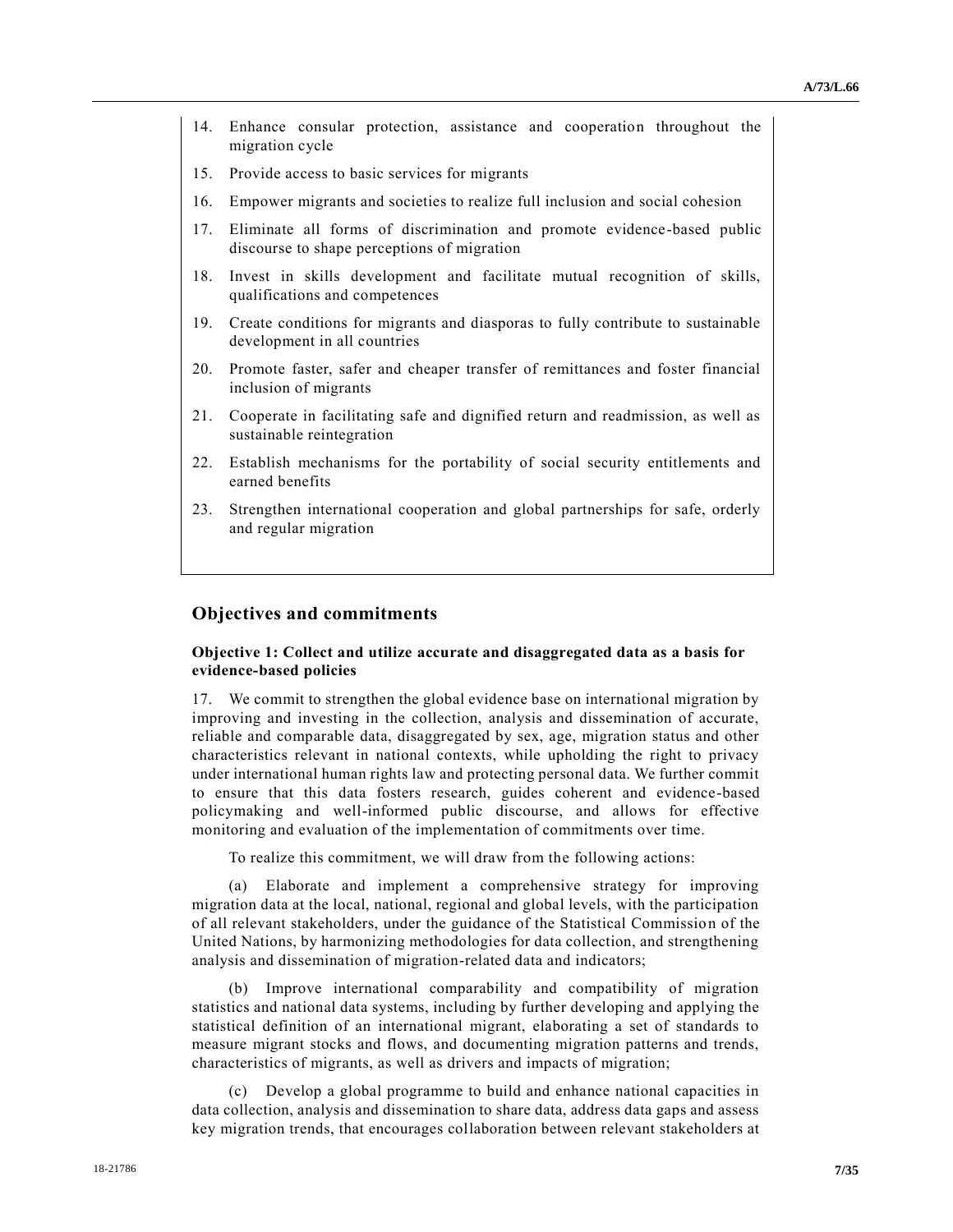all levels, provides dedicated training, financial support and technical assistance, leverages new data sources, including big data, and is reviewed by the Statistical Commission on a regular basis;

(d) Collect, analyse and use data on the effects and benefits of migration, as well as the contributions of migrants and diasporas to sustainable development, with a view to informing the implementation of the 2030 Agenda for Sustainable Development and related strategies and programmes at the local, national, regional and global levels;

(e) Support further development of and collaboration between existing global and regional databases and depositories, including the International Organization for Migration (IOM) Global Migration Data Portal and the World Bank Global Knowledge Partnership on Migration and Development, with a view to systematically consolidating relevant data in a transparent and user-friendly manner, while encouraging inter-agency collaboration to avoid duplication;

(f) Establish and strengthen regional centres for research and training on migration or migration observatories, such as the African Observatory for Migration and Development, to collect and analyse data in line with United Nations standar ds, including on best practices, the contributions of migrants, the overall economic, social and political benefits and challenges of migration in countries of origin, transit and destination, as well as drivers of migration, with a view to establishing shared strategies and maximizing the value of disaggregated migration data, in coordination with existing regional and subregional mechanisms;

(g) Improve national data collection by integrating migration-related topics into national censuses, as early as practicable, such as on country of birth, country of birth of parents, country of citizenship, country of residence five years prior to the census, most recent arrival date and reason for migrating, to ensure timely analysis and dissemination of results, disaggregated and tabulated in accordance with international standards, for statistical purposes;

Conduct household, labour force and other surveys to collect information on the social and economic integration of migrants or add standard migration modul es to existing household surveys to improve national, regional and international comparability, and make collected data available through public use of statistical microdata files;

(i) Enhance collaboration between State units responsible for migration d ata and national statistical offices to produce migration-related statistics, including by using administrative records for statistical purposes, such as border records, visas, resident permits, population registers and other relevant sources, while upholding the right to privacy and protecting personal data;

Develop and use country-specific migration profiles, which include disaggregated data on all migration-relevant aspects in a national context, including those on labour market needs, demand for and availability of skills, the economic, environmental and social impacts of migration, remittance transfer costs, health, education, occupation, living and working conditions, wages, and the needs of migrants and receiving communities, in order to develop evidence-based migration policies;

(k) Cooperate with relevant stakeholders in countries of origin, transit and destination to develop research, studies and surveys on the interrelationship between migration and the three dimensions of sustainable development, the contributions and skills of migrants and diasporas, as well as their ties to the countries of origin and destination.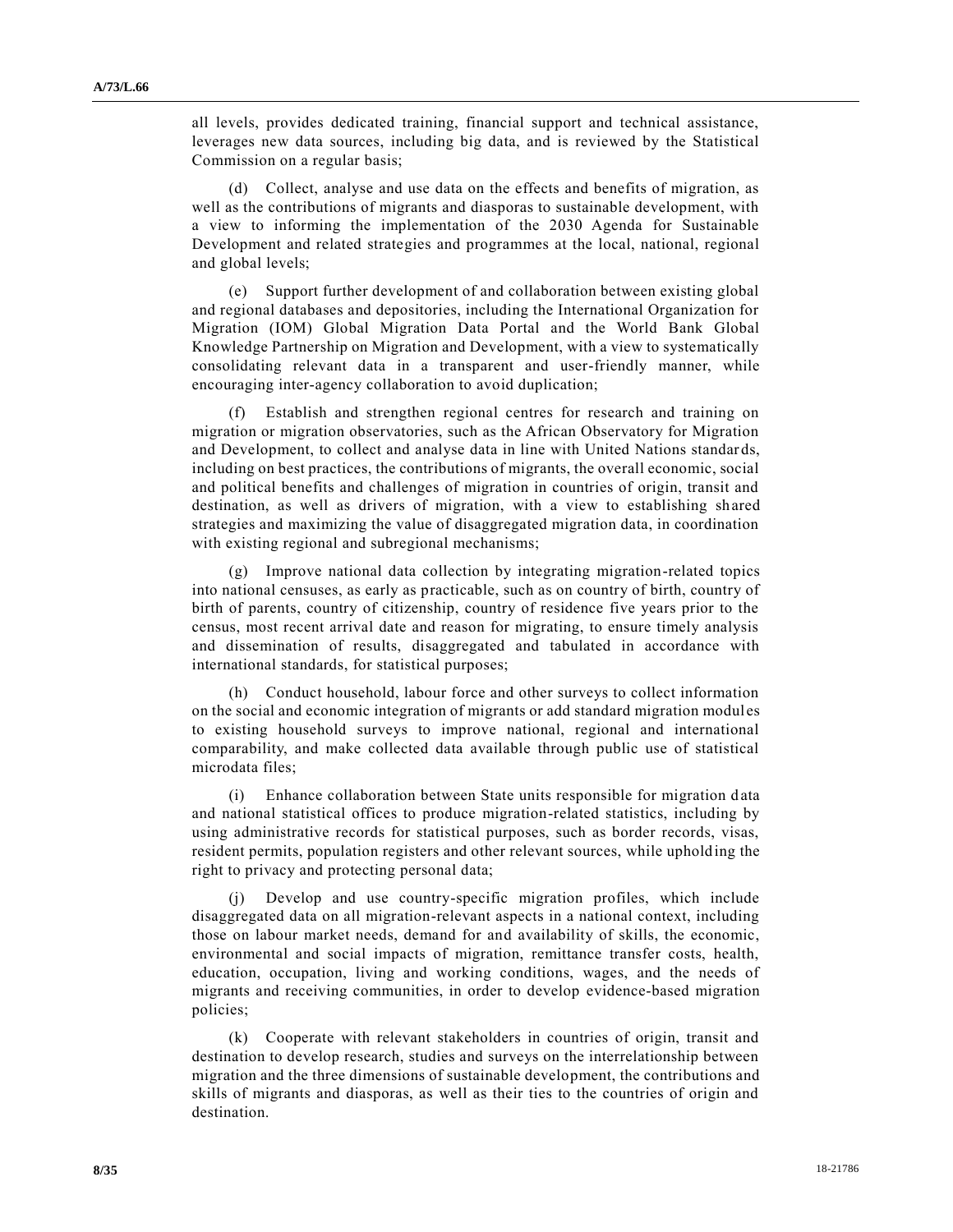#### **Objective 2: Minimize the adverse drivers and structural factors that compel people to leave their country of origin**

18. We commit to create conducive political, economic, social and environmental conditions for people to lead peaceful, productive and sustainable lives in their own country and to fulfil their personal aspirations, while ensuring that desperation and deteriorating environments do not compel them to seek a livelihood elsewhere through irregular migration. We further commit to ensure timely and full implementation of the 2030 Agenda for Sustainable Development, as well as to build upon and invest in the implementation of other existing frameworks, in order to enhance the overall impact of the Global Compact to facilitate safe, orderly and regular migration.

To realize this commitment, we will draw from the following actions:

(a) Promote the implementation of the 2030 Agenda for Sustainable Development, including the Sustainable Development Goals and the Addis Ababa Action Agenda, and the commitment to reach the furthest behind first, as well as the Paris Agreement and the Sendai Framework for Disaster Risk Reduc tion 2015–2030;

(b) Invest in programmes that accelerate States' fulfilment of the Sustainable Development Goals with the aim of eliminating the adverse drivers and structural factors that compel people to leave their country of origin, including through poverty eradication, food security, health and sanitation, education, inclusive economic growth, infrastructure, urban and rural development, employment creation, decent work, gender equality and empowerment of women and girls, resilience and disaster risk reduction, climate change mitigation and adaptation, addressing the socioeconomic effects of all forms of violence, non-discrimination, the rule of law and good governance, access to justice and protection of human rights, as well as creating and maintaining peaceful and inclusive societies with effective, accountable and transparent institutions;

(c) Establish or strengthen mechanisms to monitor and anticipate the development of risks and threats that might trigger or affect migration movements, strengthen early warning systems, develop emergency procedures and toolkits, launch emergency operations and support post-emergency recovery, in close cooperation with and in support of other States, relevant national and local authorities, national human rights institutions and civil society;

(d) Invest in sustainable development at the local and national levels in all regions, allowing all people to improve their lives and meet their aspirations, by fostering sustained, inclusive and sustainable economic growth, including through private and foreign direct investment and trade preferences, to create conducive conditions that allow communities and individuals to take advantage of opportunities in their own countries and drive sustainable development;

(e) Invest in human capital development by promoting entrepreneurship, education, vocational training and skills development programmes and partnerships, productive employment creation, in line with labour market needs, as well as in cooperation with the private sector and trade unions, with a view to reducing youth unemployment, avoiding brain drain and optimizing brain gain in countries of origin, and harnessing the demographic dividend;

(f) Strengthen collaboration between humanitarian and development actors, including by promoting joint analysis, multi-donor approaches and multi-year funding cycles, in order to develop long-term responses and outcomes that ensure respect for the rights of affected individuals, resilience and coping capacities of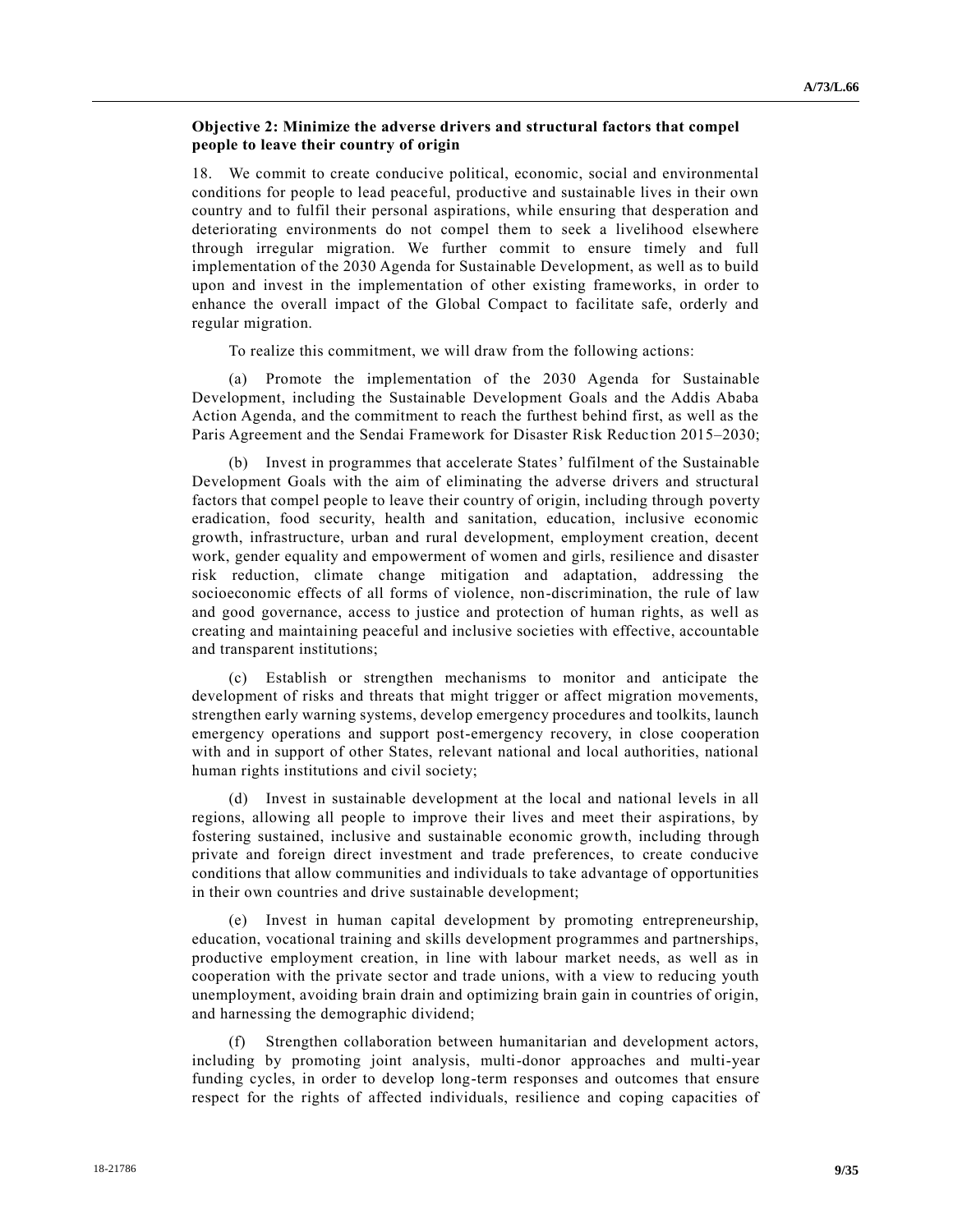populations, as well as economic and social self-reliance, and by ensuring that these efforts take migration into account;

(g) Account for migrants in national emergency preparedness and response, including by taking into consideration relevant recommendations from State-led consultative processes, such as the Guidelines to Protect Migrants in Countries Experiencing Conflict or Natural Disaster (Migrants in Countries in Crisis Initiative Guidelines);

### **Natural disasters, the adverse effects of climate change, and environmental degradation**

(h) Strengthen joint analysis and sharing of information to better map, understand, predict and address migration movements, such as those that may result from sudden-onset and slow-onset natural disasters, the adverse effects of climate change, environmental degradation, as well as other precarious situations, while ensuring effective respect for and protection and fulfilment of the human rights of all migrants;

(i) Develop adaptation and resilience strategies to sudden-onset and slowonset natural disasters, the adverse effects of climate change, and environmental degradation, such as desertification, land degradation, drought and sea level rise, taking into account the potential implications for migration, while recognizing that adaptation in the country of origin is a priority;

Integrate displacement considerations into disaster preparedness strategies and promote cooperation with neighbouring and other relevant countries to prepare for early warning, contingency planning, stockpiling, coordination mechanisms, evacuation planning, reception and assistance arrangements, and public information;

(k) Harmonize and develop approaches and mechanisms at the subregional and regional levels to address the vulnerabilities of persons affected by sudden-onset and slow-onset natural disasters, by ensuring that they have access to humanitarian assistance that meets their essential needs with full respect for their rights wherever they are, and by promoting sustainable outcomes that increase resilience and self-reliance, taking into account the capacities of all countries involved;

(l) Develop coherent approaches to address the challenges of migration movements in the context of sudden-onset and slow-onset natural disasters, including by taking into consideration relevant recommendations from State-led consultative processes, such as the Agenda for the Protection of Cross-Border Displaced Persons in the Context of Disasters and Climate Change, and the Platform on Disaster Displacement.

#### **Objective 3: Provide accurate and timely information at all stages of migration**

19. We commit to strengthen our efforts to provide, make available and disseminate accurate, timely, accessible and transparent information on migration-related aspects for and between States, communities and migrants at all stages of migration. We further commit to use this information to develop migration policies that provide a high degree of predictability and certainty for all actors involved.

To realize this commitment, we will draw from the following actions:

(a) Launch and publicize a centralized and publicly accessible national website to make information available on regular migration options, such as on country-specific immigration laws and policies, visa requirements, application formalities, fees and conversion criteria, employment permit requirements, professional qualification requirements, credential assessment and equivalences,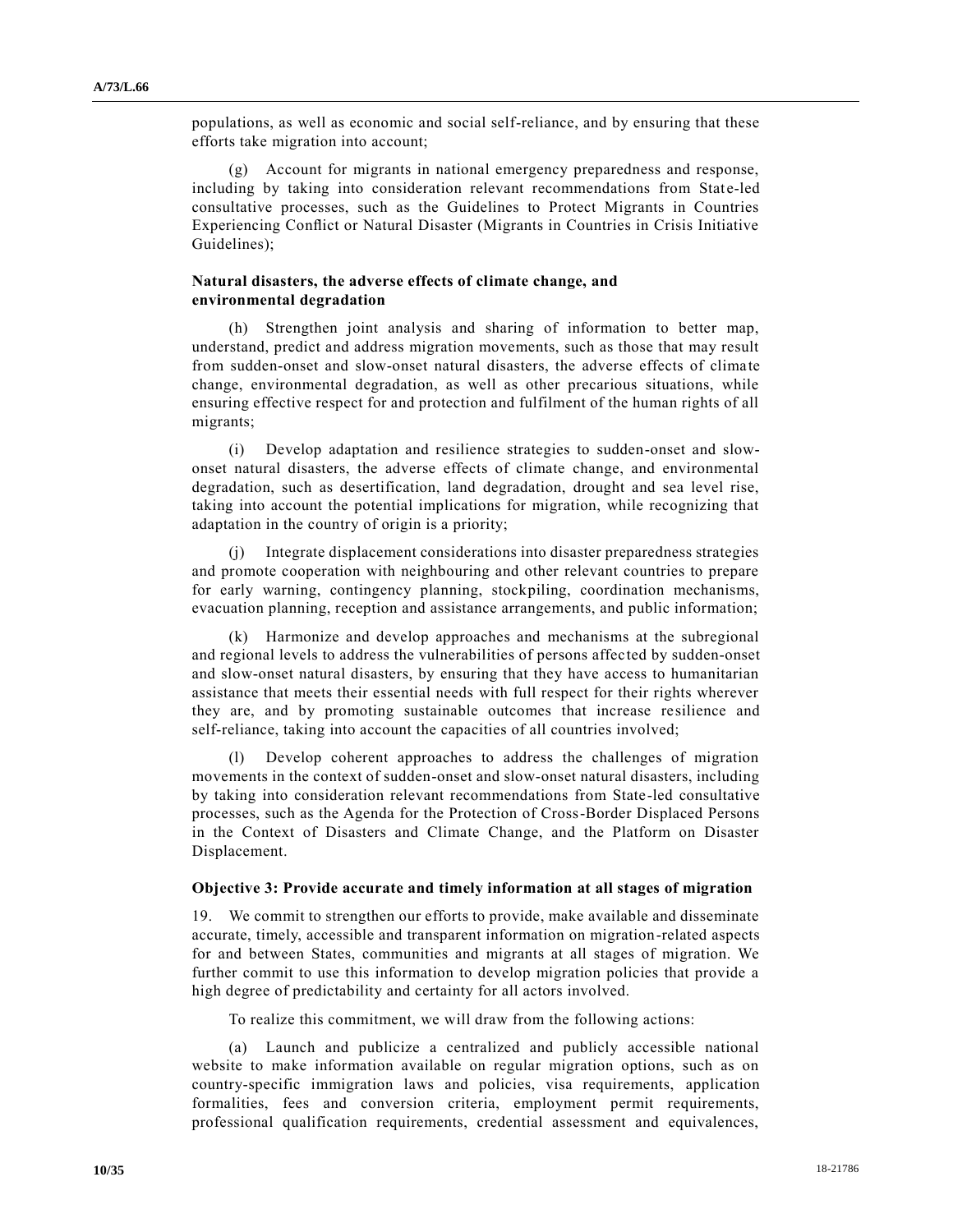training and study opportunities, and living costs and conditions, in order to inform the decisions of migrants;

(b) Promote and improve systematic bilateral, regional and international cooperation and dialogue to exchange information on migration-related trends, including through joint databases, online platforms, international training centres and liaison networks, while upholding the right to privacy and protecting personal data;

(c) Establish open and accessible information points along relevant migration routes that can refer migrants to child-sensitive and gender-responsive support and counselling, offer opportunities to communicate with consular representatives of the country of origin, and make available relevant information, including on human rights and fundamental freedoms, appropriate protection and assistance, options and pathways for regular migration, and possibilities for return, in a language that the person concerned understands;

(d) Provide newly arrived migrants with targeted, gender-responsive, childsensitive, accessible and comprehensive information and legal guidance on their rights and obligations, including on compliance with national and local laws, obtaining of work and resident permits, status adjustments, registration with authorities, access to justice to file complaints about rights violations, as well as access to basic services;

(e) Promote multilingual, gender-responsive and evidence-based information campaigns and organize awareness-raising events and pre-departure orientation training in countries of origin, in cooperation with local authorities, consular and diplomatic missions, the private sector, academia, migrant and diaspora organizations and civil society, in order to promote safe, orderly and regular migration, as well as to highlight the risks associated with irregular and unsafe migration.

### **Objective 4: Ensure that all migrants have proof of legal identity and adequate documentation**

20. We commit to fulfil the right of all individuals to a legal identity by providing all our nationals with proof of nationality and relevant documentation, allowing national and local authorities to ascertain a migrant's legal identity upon entry, during stay and for return, as well as to ensure effective migration procedures, efficient service provision and improved public safety. We further commit to ensure, throu gh appropriate measures, that migrants are issued adequate documentation and civil registry documents, such as birth, marriage and death certificates, at all stages of migration, as a means to empower migrants to effectively exercise their human rights.

To realize this commitment, we will draw from the following actions:

(a) Improve civil registry systems, with a particular focus on reaching unregistered persons and our nationals residing in other countries, including by providing relevant identity and civil registry documents, strengthening capacities, and investing in information and communications technology solutions, while upholding the right to privacy and protecting personal data;

(b) Harmonize travel documents in line with the specifications of the International Civil Aviation Organization to facilitate interoperable and universal recognition of travel documents, as well as to combat identity fraud and document forgery, including by investing in digitalization, and strengthening mechanisms for biometric data-sharing, while upholding the right to privacy and protecting personal data;

(c) Ensure adequate, timely, reliable and accessible consular documentation to our nationals residing in other countries, including identity and travel documents,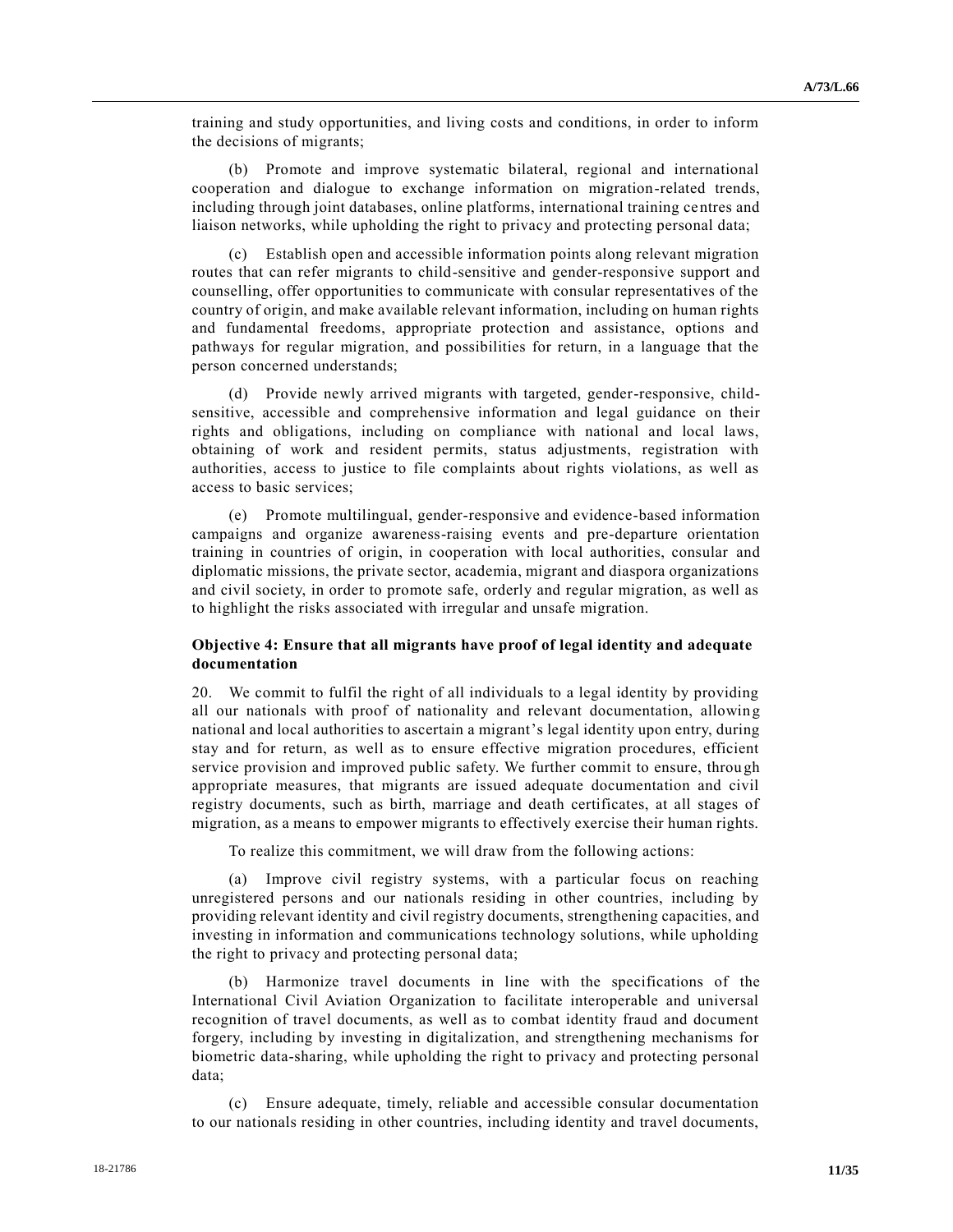making use of information and communications technology, as well as community outreach, particularly in remote areas;

(d) Facilitate access to personal documentation, such as passports and visas, and ensure that relevant regulations and criteria for obtaining such documentation are non-discriminatory, by undertaking a gender-responsive and age-sensitive review in order to prevent increased risk of vulnerabilities throughout the migration cycle;

(e) Strengthen measures to reduce statelessness, including by registering migrants' births, ensuring that women and men can equally confer their nationality on their children, and providing nationality to children born in another State 's territory, especially in situations where a child would otherwise be stateless, fully respecting the human right to a nationality and in accordance with national legislation;

(f) Review and revise requirements to prove nationality at service delivery centres to ensure that migrants without proof of nationality or legal identity are not precluded from accessing basic services nor denied their human rights;

(g) Build upon existing practices at the local level that facilitate participation in community life, such as interaction with authorities and access to relevant services, through the issuance of registration cards to all persons living in a municipality, including migrants, that contain basic personal information, while not constituting entitlements to citizenship or residency.

### **Objective 5: Enhance availability and flexibility of pathways for regular migration**

21. We commit to adapt options and pathways for regular migration in a manner that facilitates labour mobility and decent work reflecting demographic and labour market realities, optimizes education opportunities, upholds the right to family life, and responds to the needs of migrants in a situation of vulnerability, with a view to expanding and diversifying availability of pathways for safe, orderly and regular migration.

To realize this commitment, we will draw from the following actions:

(a) Develop human rights-based and gender-responsive bilateral, regional and multilateral labour mobility agreements with sector-specific standard terms of employment in cooperation with relevant stakeholders, drawing on relevant International Labour Organization (ILO) standards, guidelines and principles, in compliance with international human rights and labour law;

(b) Facilitate regional and cross-regional labour mobility through international and bilateral cooperation arrangements, such as free movement regimes, visa liberalization or multiple-country visas, and labour mobility cooperation frameworks, in accordance with national priorities, local market needs and skills supply;

(c) Review and revise existing options and pathways for regular migration, with a view to optimizing skills-matching in labour markets and addressing demographic realities and development challenges and opportunities, in accordance with local and national labour market demands and skills supply, in consultation with the private sector and other relevant stakeholders;

(d) Develop flexible, rights-based and gender-responsive labour mobility schemes for migrants, in accordance with local and national labour market needs and skills supply at all skills levels, including temporary, seasonal, circular and fast-track programmes in areas of labour shortages, by providing flexible, convertible and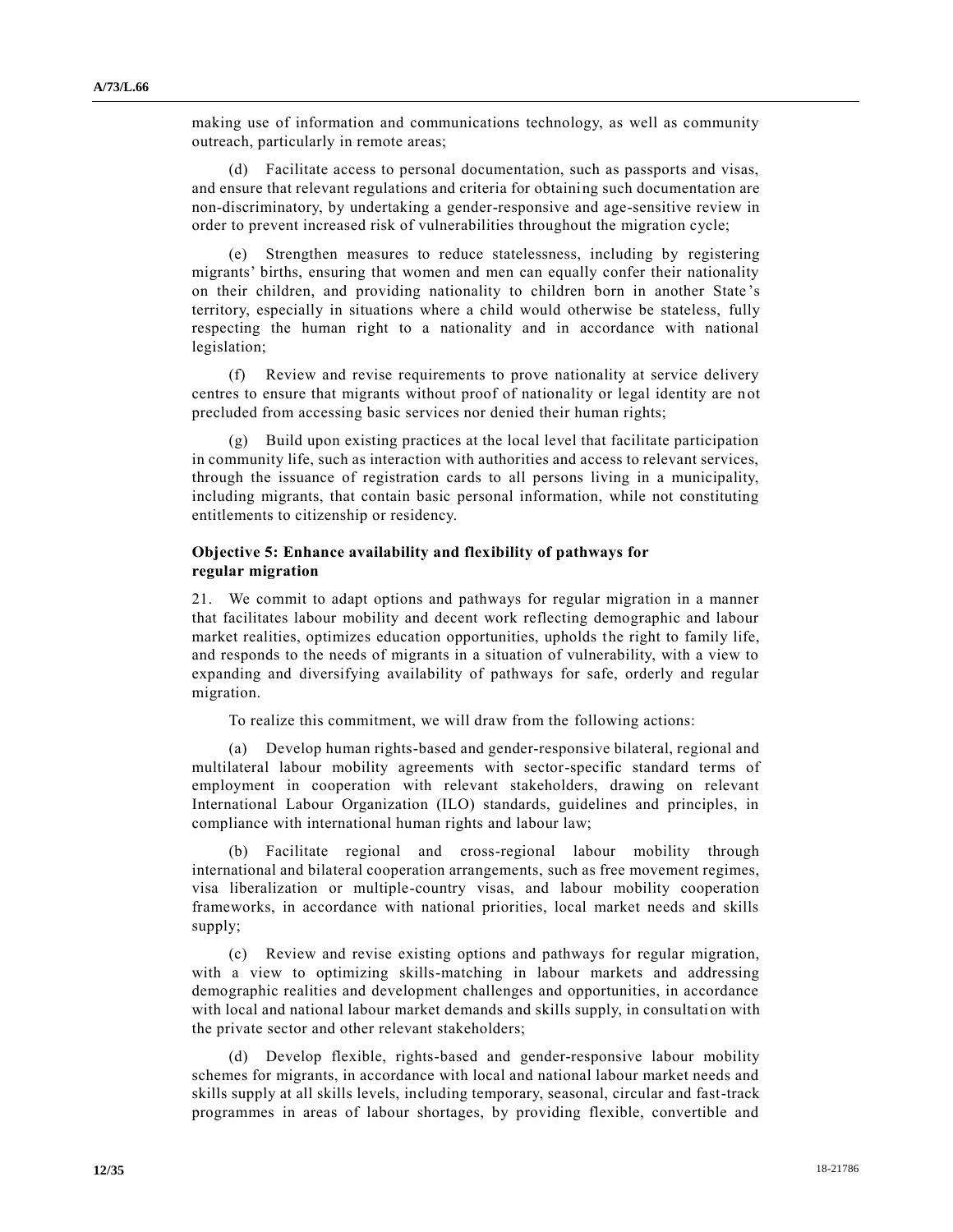non-discriminatory visa and permit options, such as for permanent and temporary work, multiple-entry study, business, visit, investment and entrepreneurship;

(e) Promote effective skills-matching in the national economy by involving local authorities and other relevant stakeholders, particularly the private sector and trade unions, in the analysis of the local labour market, identification of skills gaps, definition of required skills profiles, and evaluation of the efficacy of labour migration policies, in order to ensure market-responsive contractual labour mobility through regular pathways;

(f) Foster efficient and effective skills-matching programmes by reducing visa and permit processing time frames for standard employment authorizations, and by offering accelerated and facilitated visa and permit processing for employers with a track record of compliance;

(g) Develop or build on existing national and regional practices for admission and stay of appropriate duration based on compassionate, humanitarian or other considerations for migrants compelled to leave their countries of origin owing to sudden-onset natural disasters and other precarious situations, such as by providing humanitarian visas, private sponsorships, access to education for children, and temporary work permits, while adaptation in or return to their country of origin is not possible;

(h) Cooperate to identify, develop and strengthen solutions for migrants compelled to leave their countries of origin owing to slow-onset natural disasters, the adverse effects of climate change, and environmental degradation, such as desertification, land degradation, drought and sea level rise, including by devising planned relocation and visa options, in cases where adaptation in or return to their country of origin is not possible;

(i) Facilitate access to procedures for family reunification for migrants at all skills levels through appropriate measures that promote the realization of the right to family life and the best interests of the child, including by reviewing and revising applicable requirements, such as on income, language proficiency, length of stay, work authorization, and access to social security and services;

(j) Expand available options for academic mobility, including through bilateral and multilateral agreements that facilitate academic exchanges, such as scholarships for students and academic professionals, visiting professorships, joint training programmes and international research opportunities, in cooperation with academic institutions and other relevant stakeholders.

### **Objective 6: Facilitate fair and ethical recruitment and safeguard conditions that ensure decent work**

22. We commit to review existing recruitment mechanisms to guarantee that they are fair and ethical, and to protect all migrant workers against all forms of exploitation and abuse in order to guarantee decent work and maximize the socioeconomic contributions of migrants in both their countries of origin and destination.

To realize this commitment, we will draw from the following actions:

(a) Promote signature and ratification of, accession to and implementation of relevant international instruments related to international labour migration, labour rights, decent work and forced labour;

(b) Build upon the work of existing bilateral, subregional and regional platforms that have overcome obstacles and identified best practices in labour mobility, by facilitating cross-regional dialogue to share this knowledge, and to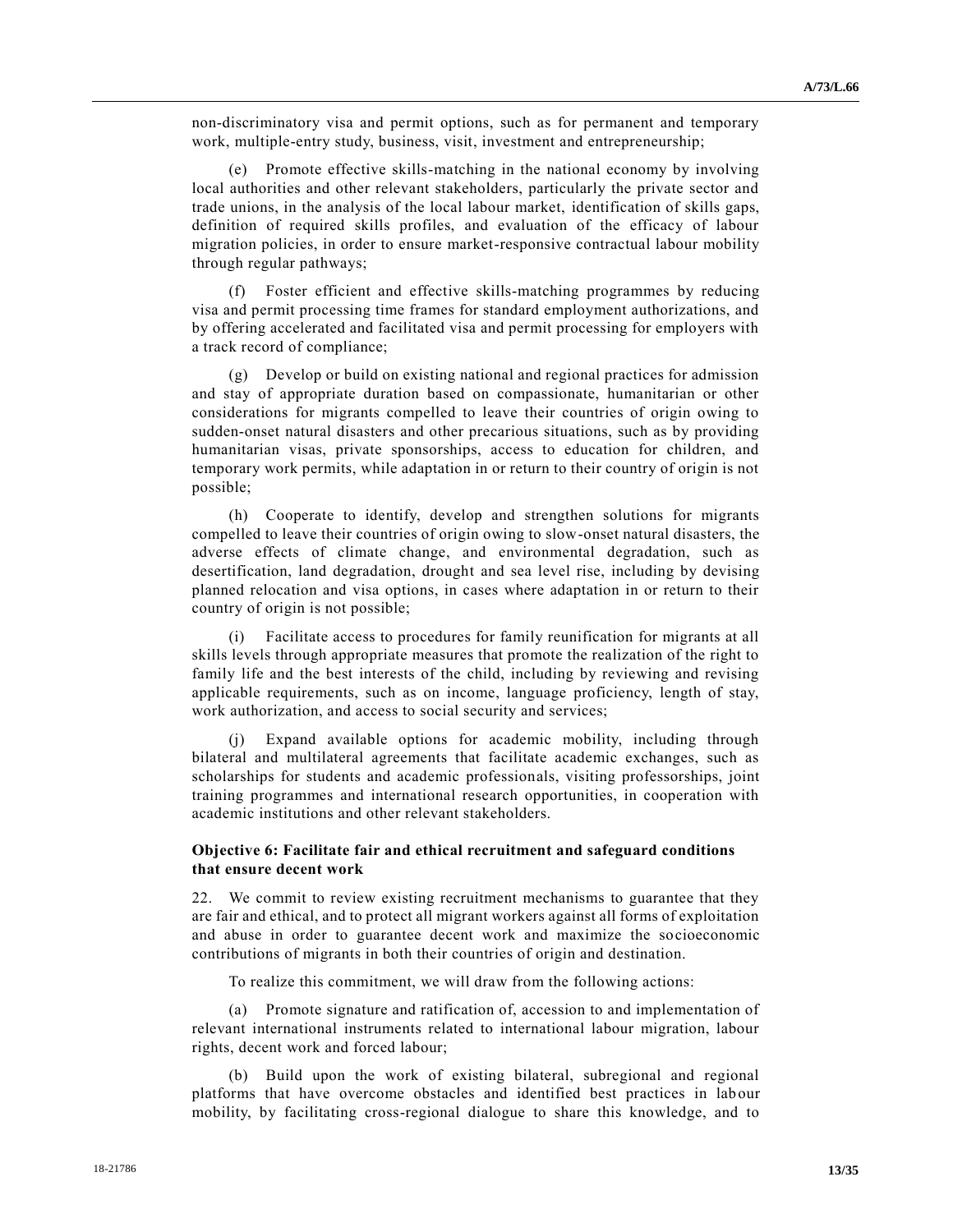promote full respect for the human and labour rights of migrant workers at all skills levels, including migrant domestic workers;

(c) Improve regulations on public and private recruitment agencies in order to align them with international guidelines and best practices, and prohibit recruiters and employers from charging or shifting recruitment fees or related costs to migrant workers in order to prevent debt bondage, exploitation and forced labour, including by establishing mandatory, enforceable mechanisms for effective regulation and monitoring of the recruitment industry;

(d) Establish partnerships with all relevant stakeholders, including employers, migrant workers' organizations and trade unions, to ensure that migrant workers are provided with written contracts and are made aware of the provisions therein, the regulations relating to international labour recruitment and employment in the country of destination, and their rights and obligations, as well as of how to access effective complaint and redress mechanisms, in a language they understand;

(e) Enact and implement national laws that sanction human and labour rights violations, especially in cases of forced and child labour, and cooperate with the private sector, including employers, recruiters, subcontractors and suppliers, to build partnerships that promote conditions for decent work, prevent abuse and exploitation, and ensure that the roles and responsibilities within the recruitment and employment processes are clearly outlined, thereby enhancing supply chain transparency;

(f) Strengthen the enforcement of fair and ethical recruitment and decent work norms and policies by enhancing the abilities of labour inspectors and other authorities to better monitor recruiters, employers and service providers in all sectors, ensuring that international human rights and labour law is observed to prevent all forms of exploitation, slavery, servitude and forced, compulsory or child labour;

(g) Develop and strengthen labour migration and fair and ethical recruitment processes that allow migrants to change employers and modify the conditions or length of their stay with minimal administrative burden, while promoting greater opportunities for decent work and respect for international human rights and labour law;

(h) Take measures that prohibit the confiscation or non-consensual retention of work contracts and travel or identity documents from migrants, in order to prevent abuse, all forms of exploitation, forced, compulsory and child labour, extortion and other situations of dependency, and to allow migrants to fully exercise their human rights;

(i) Provide migrant workers engaged in remunerated and contractual labour with the same labour rights and protections extended to all workers in the respective sector, such as the rights to just and favourable conditions of work, to equal pay for work of equal value, to freedom of peaceful assembly and association, and to the highest attainable standard of physical and mental health, including through wage protection mechanisms, social dialogue and membership in trade unions;

(j) Ensure that migrants working in the informal economy have safe access to effective reporting, complaint and redress mechanisms in cases of exploitation, abuse or violations of their rights in the workplace, in a manner that does not exacerbate vulnerabilities of migrants who denounce such incidents and allows them to participate in respective legal proceedings whether in the country of origin or the country of destination;

(k) Review relevant national labour laws, employment policies and programmes to ensure that they include considerations of the specific needs and contributions of women migrant workers, especially in domestic work and lower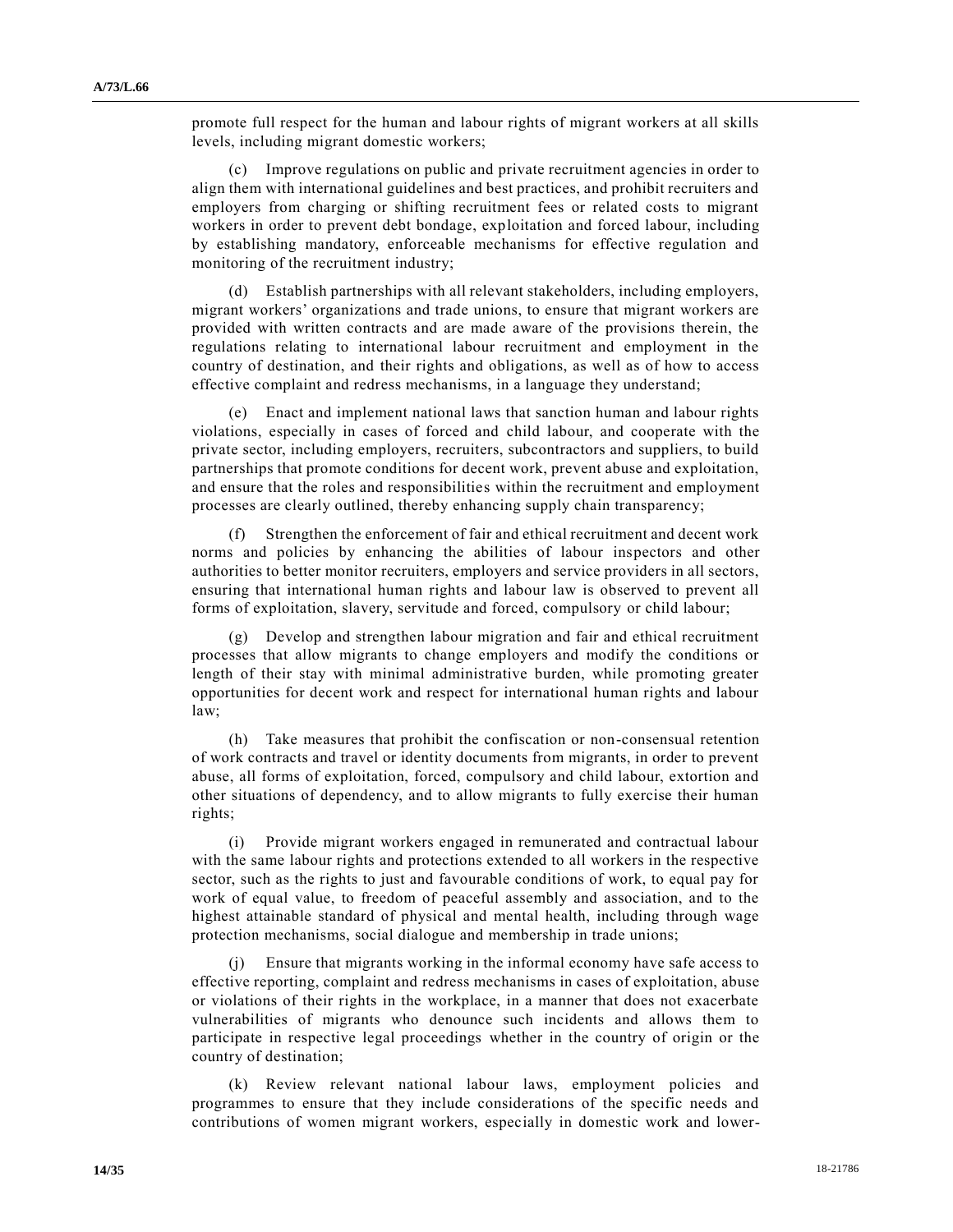skilled occupations, and adopt specific measures to prevent, report, address and provide effective remedy for all forms of exploitation and abuse, including sexual and gender-based violence, as a basis to promote gender-responsive labour mobility policies;

(l) Develop and improve national policies and programmes relating to international labour mobility, including by taking into consideration relevant recommendations of the ILO General Principles and Operational Guidelines for Fair Recruitment, the United Nations Guiding Principles on Business and Human Rights and the IOM International Recruitment Integrity System (IRIS).

#### **Objective 7: Address and reduce vulnerabilities in migration**

23. We commit to respond to the needs of migrants who face situations of vulnerability, which may arise from the circumstances in which they travel or the conditions they face in countries of origin, transit and destination, by assisting them and protecting their human rights, in accordance with our obligations under international law. We further commit to uphold the best interests of the child at all times, as a primary consideration in situations where children are concerned, and to apply a gender-responsive approach in addressing vulnerabilities, including in responses to mixed movements.

To realize this commitment, we will draw from the following actions:

(a) Review relevant policies and practices to ensure that they do not create, exacerbate or unintentionally increase vulnerabilities of migrants, including by applying a human rights-based, gender- and disability-responsive, as well as age- and child-sensitive approach;

(b) Establish comprehensive policies and develop partnerships that provide migrants in a situation of vulnerability, regardless of their migration status, with necessary support at all stages of migration, through identification and assistance, as well as protection of their human rights, in particular in cases related to women at risk, children, especially those unaccompanied or separated from their families, members of ethnic and religious minorities, victims of violence, including sexual and gender-based violence, older persons, persons with disabilities, persons who are discriminated against on any basis, indigenous peoples, workers facing exploitation and abuse, domestic workers, victims of trafficking in persons, and migrants subject to exploitation and abuse in the context of smuggling of migrants;

(c) Develop gender-responsive migration policies to address the particular needs and vulnerabilities of migrant women, girls and boys, which may include assistance, health care, psychological and other counselling services, as well as access to justice and effective remedies, especially in cases of sexual and gender-based violence, abuse and exploitation;

(d) Review relevant existing labour laws and work conditions to identify and effectively address workplace-related vulnerabilities and abuses of migrant workers at all skills levels, including domestic workers, and those working in the informal economy, in cooperation with relevant stakeholders, particularly the private sector;

(e) Account for migrant children in national child protection systems by establishing robust procedures for the protection of migrant children in relevant legislative, administrative and judicial proceedings and decisions, as well as in all migration policies and programmes that impact children, including consular protection policies and services, as well as cross-border cooperation frameworks, in order to ensure that the best interests of the child are appropriately integrated, consistently interpreted and applied in coordination and cooperation with child protection authorities;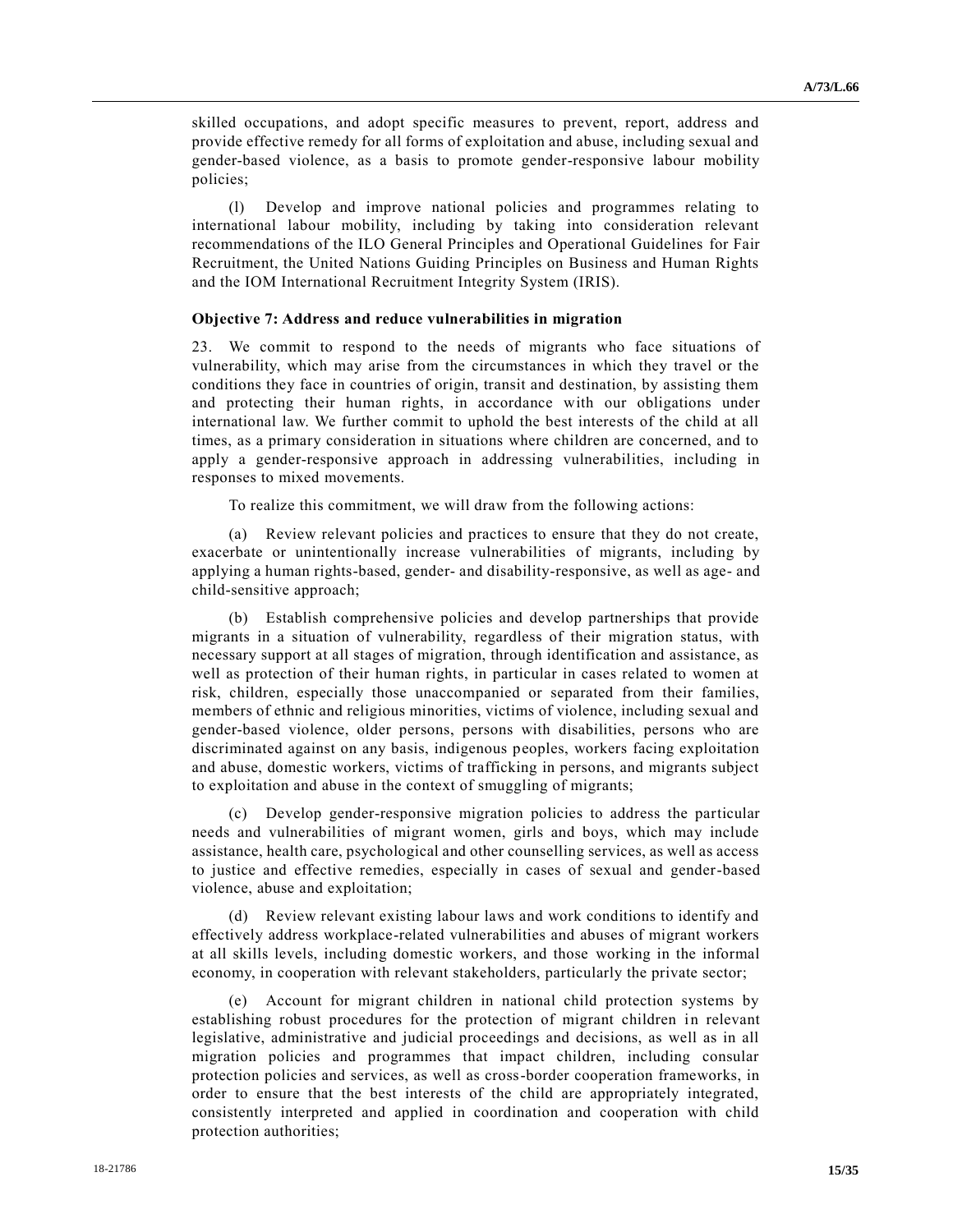(f) Protect unaccompanied and separated children at all stages of migration through the establishment of specialized procedures for their identification, referral, care and family reunification, and provide access to health-care services, including mental health, education, legal assistance and the right to be heard in administrative and judicial proceedings, including by swiftly appointing a competent and impartial legal guardian, as essential means to address their particular vulnerabilities and discrimination, protect them from all forms of violence and provide access to sustainable solutions that are in their best interests;

Ensure that migrants have access to public or affordable independent legal assistance and representation in legal proceedings that affect them, including during any related judicial or administrative hearing, in order to safeguard that all migrants, everywhere, are recognized as persons before the law and that the delivery of justice is impartial and non-discriminatory;

(h) Develop accessible and expedient procedures that facilitate transitions from one status to another and inform migrants of their rights and obligations, so as to prevent migrants from falling into an irregular status in the country of destination, to reduce precariousness of status and related vulnerabilities, as well as to enable individual status assessments for migrants, including for those who have fallen out of regular status, without fear of arbitrary expulsion;

(i) Build on existing practices to facilitate access for migrants in an irregular status to an individual assessment that may lead to regular status, on a case-by-case basis and with clear and transparent criteria, especially in cases where children, youth and families are involved, as an option for reducing vulnerabilities, as well as for States to ascertain better knowledge of the resident population;

(j) Apply specific support measures to ensure that migrants caught up in situations of crisis in countries of transit and destination have access to consular protection and humanitarian assistance, including by facilitating cross-border and broader international cooperation, as well as by taking migrant populations into account in crisis preparedness, emergency response and post-crisis action;

(k) Involve local authorities and relevant stakeholders in the identification, referral and assistance of migrants in a situation of vulnerability, including through agreements with national protection bodies, legal aid and service providers, as well as the engagement of mobile response teams, where they exist;

Develop national policies and programmes to improve national responses that address the needs of migrants in situations of vulnerability, including by taking into consideration relevant recommendations of the Global Migration Group 's Principles and Guidelines, Supported by Practical Guidance, on the Human Rights Protection of Migrants in Vulnerable Situations.

### **Objective 8: Save lives and establish coordinated international efforts on missing migrants**

24. We commit to cooperate internationally to save lives and prevent migrant deaths and injuries through individual or joint search and rescue operations, standardized collection and exchange of relevant information, assuming collective responsibility to preserve the lives of all migrants, in accordance with international law. We further commit to identify those who have died or gone missing, and to facilitate communication with affected families.

To realize this commitment, we will draw from the following actions:

(a) Develop procedures and agreements on search and rescue of migrants, with the primary objective of protecting migrants' right to life, that uphold the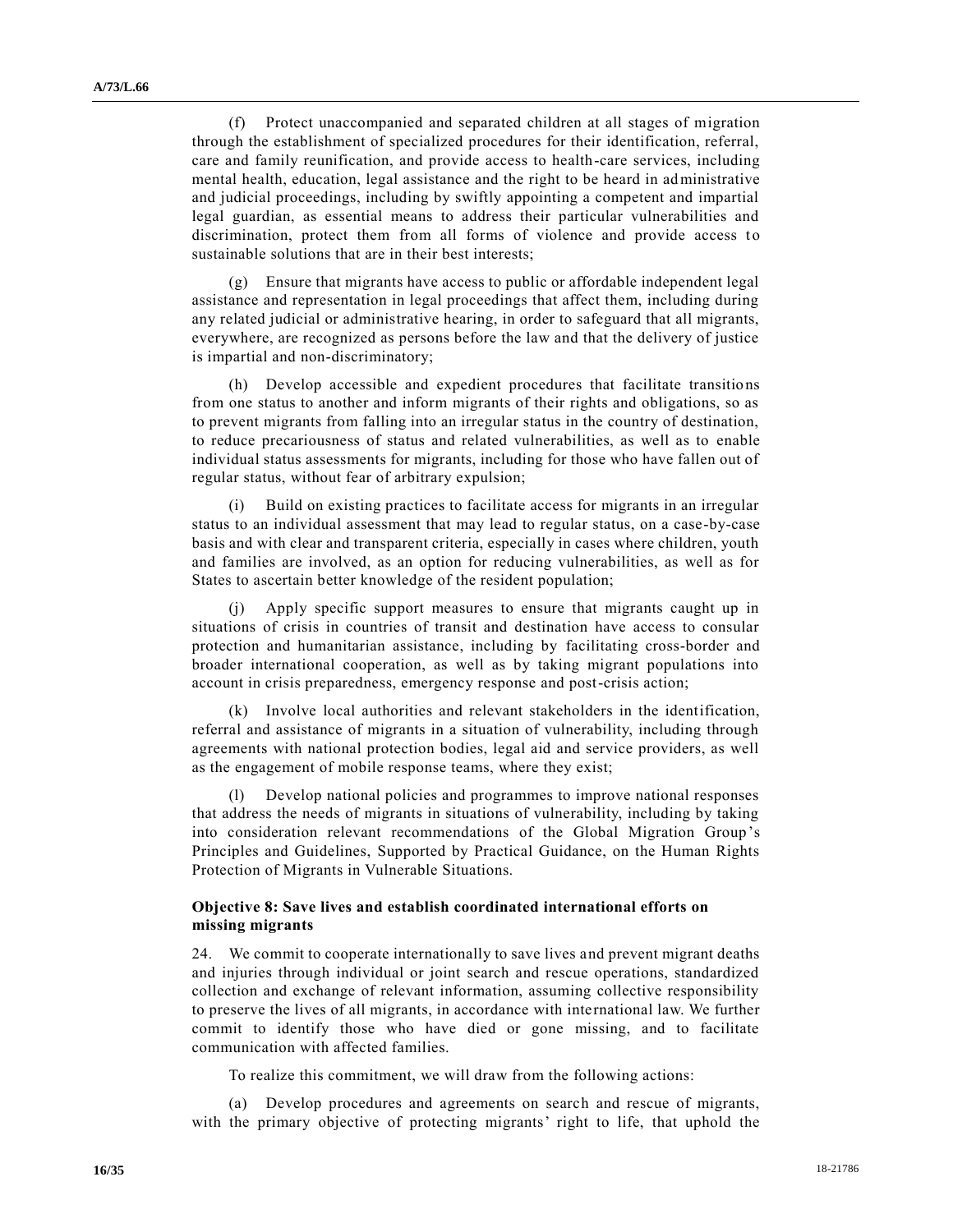prohibition of collective expulsion, guarantee due process and individual assessments, enhance reception and assistance capacities, and ensure that the provision of assistance of an exclusively humanitarian nature for migrants is not considered unlawful;

(b) Review the impacts of migration-related policies and laws to ensure that these do not raise or create the risk of migrants going missing, including by identifying dangerous transit routes used by migrants, by working with other States as well as relevant stakeholders and international organizations to identify contextual risks and establishing mechanisms for preventing and responding to such situa tions, with particular attention to migrant children, especially those unaccompanied or separated;

(c) Enable migrants to communicate with their families without delay to inform them that they are alive by facilitating access to means of communication along routes and at their destination, including in places of detention, as well as access to consular missions, local authorities and organizations that can provide assistance with family contacts, especially in cases of unaccompanied or separated migrant children, as well as adolescents;

(d) Establish transnational coordination channels, including through consular cooperation, and designate contact points for families looking for missing migrants, through which families can be kept informed on the status of the search and obtain other relevant information, while respecting the right to privacy and protecting personal data;

(e) Collect, centralize and systematize data regarding corpses and ensure traceability after burial, in accordance with internationally accepted forensic standards, and establish coordination channels at the transnational level to facilitate identification and the provision of information to families;

(f) Make all efforts, including through international cooperation, to recover, identify and repatriate to their countries of origin the remains of deceased migrants, respecting the wishes of grieving families, and, in the case of unidentified individuals, facilitate the identification and subsequent recovery of the mortal remains, ensuring that the remains of deceased migrants are treated in a dignified, respectful and proper manner.

#### **Objective 9: Strengthen the transnational response to smuggling of migrants**

25. We commit to intensify joint efforts to prevent and counter smuggling of migrants by strengthening capacities and international cooperation to prevent, investigate, prosecute and penalize the smuggling of migrants in order to end the impunity of smuggling networks. We further commit to ensure that migrants shall not become liable to criminal prosecution for the fact of having been the object of smuggling, notwithstanding potential prosecution for other violations of national law. We also commit to identify smuggled migrants to protect their human rights, taking into consideration the special needs of women and children, and assisting in particular those migrants subject to smuggling under aggravating circumstances, in accordance with international law.

To realize this commitment, we will draw from the following actions:

(a) Promote ratification of, accession to and implementation of the Protocol against the Smuggling of Migrants by Land, Sea and Air, supplementing the United Nations Convention against Transnational Organized Crime;

(b) Use transnational, regional and bilateral mechanisms to share relevant information and intelligence on smuggling routes, modus operandi and financial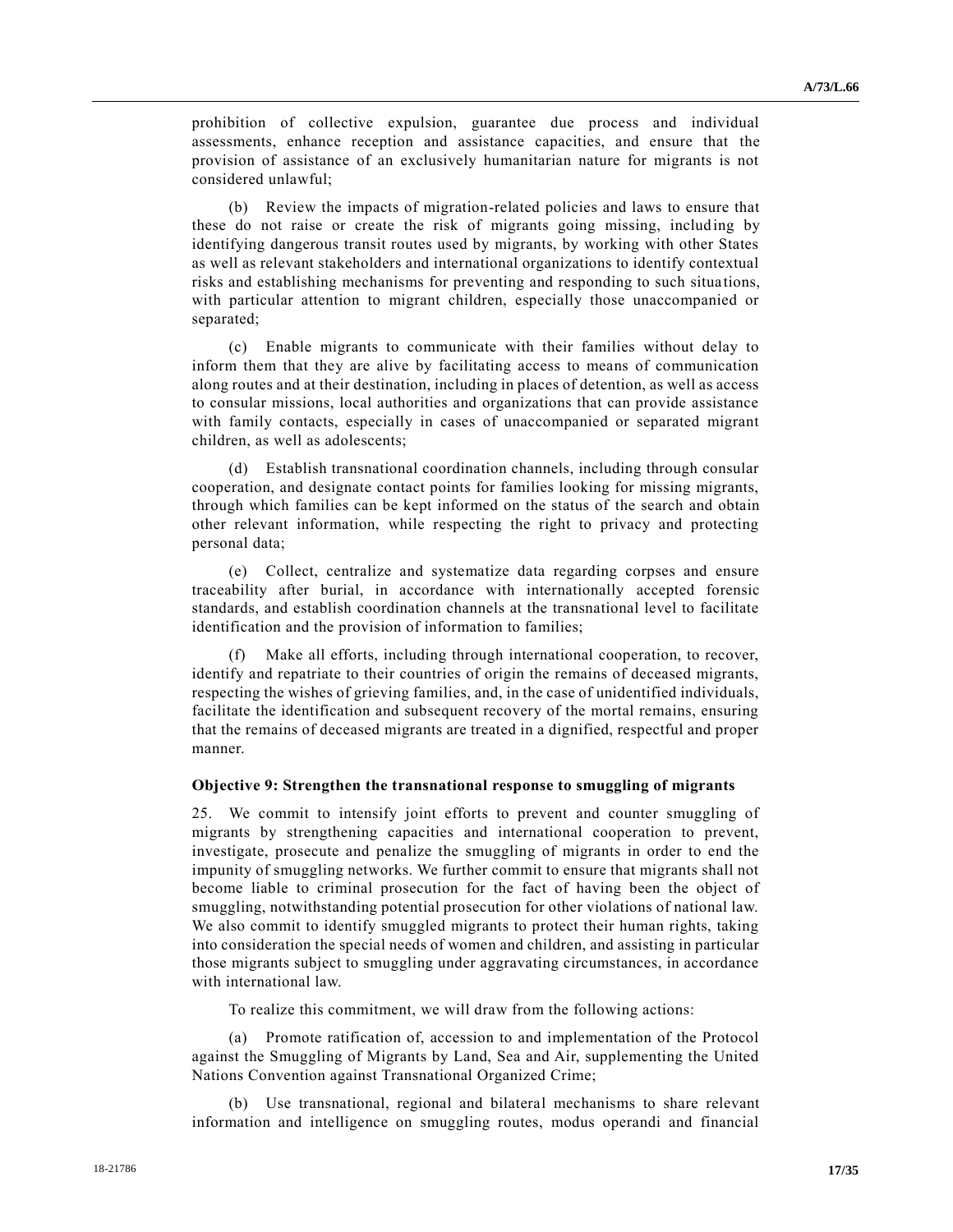transactions of smuggling networks, vulnerabilities faced by smuggled migrants, and other data to dismantle the smuggling networks and enhance joint responses;

(c) Develop gender-responsive and child-sensitive cooperation protocols along migration routes that outline step-by-step measures to adequately identify and assist smuggled migrants, in accordance with international law, as well as to facilitate cross-border law enforcement and intelligence cooperation in order to prevent and counter smuggling of migrants so as to end impunity for smugglers and prevent irregular migration, while ensuring that counter-smuggling measures are in full respect for human rights;

(d) Adopt legislative and other measures as may be necessary to establish the smuggling of migrants as a criminal offence, when committed intentionally and in order to obtain, directly or indirectly, a financial or other material benefit for the smuggler, and include enhanced penalties for smuggling of migrants under aggravating circumstances, in accordance with international law;

(e) Design, review or amend relevant policies and procedures to distinguish between the crimes of smuggling of migrants and trafficking in persons by using the correct definitions and applying distinct responses to these separate crimes, while recognizing that smuggled migrants might also become victims of trafficking in persons, therefore requiring appropriate protection and assistance;

(f) Take measures to prevent the smuggling of migrants along the migration cycle, in partnership with other States and relevant stakeholders, including by cooperating in the fields of development, public information, justice, as well as training and technical capacity-building at the national and local levels, paying special attention to geographical areas from which irregular migration systematically originates.

#### **Objective 10: Prevent, combat and eradicate trafficking in persons in the context of international migration**

26. We commit to take legislative or other measures to prevent, combat and eradicate trafficking in persons in the context of international migration by strengthening capacities and international cooperation to investigate, prosecute and penalize trafficking in persons, discouraging demand that fosters exploitation leading to trafficking, and ending impunity of trafficking networks. We further commit to enhance the identification and protection of, and assistance to, migrants who have become victims of trafficking, paying particular attention to women and children.

To realize this commitment, we will draw from the following actions:

(a) Promote ratification of, accession to and implementation of the Protocol to Prevent, Suppress and Punish Trafficking in Persons, Especially Women and Children, supplementing the United Nations Convention against Transnational Organized Crime;

(b) Promote the implementation of the United Nations Global Plan of Action to Combat Trafficking in Persons and take into consideration relevant recommendations of the United Nations Office on Drugs and Crime (UNODC) Toolkit to Combat Trafficking in Persons and other relevant UNODC documents when developing and implementing national and regional policies and measures relating to trafficking in persons;

(c) Monitor irregular migration routes which may be exploited by human trafficking networks to recruit and victimize smuggled or irregular migrants, in order to strengthen cooperation at the bilateral, regional and cross-regional levels on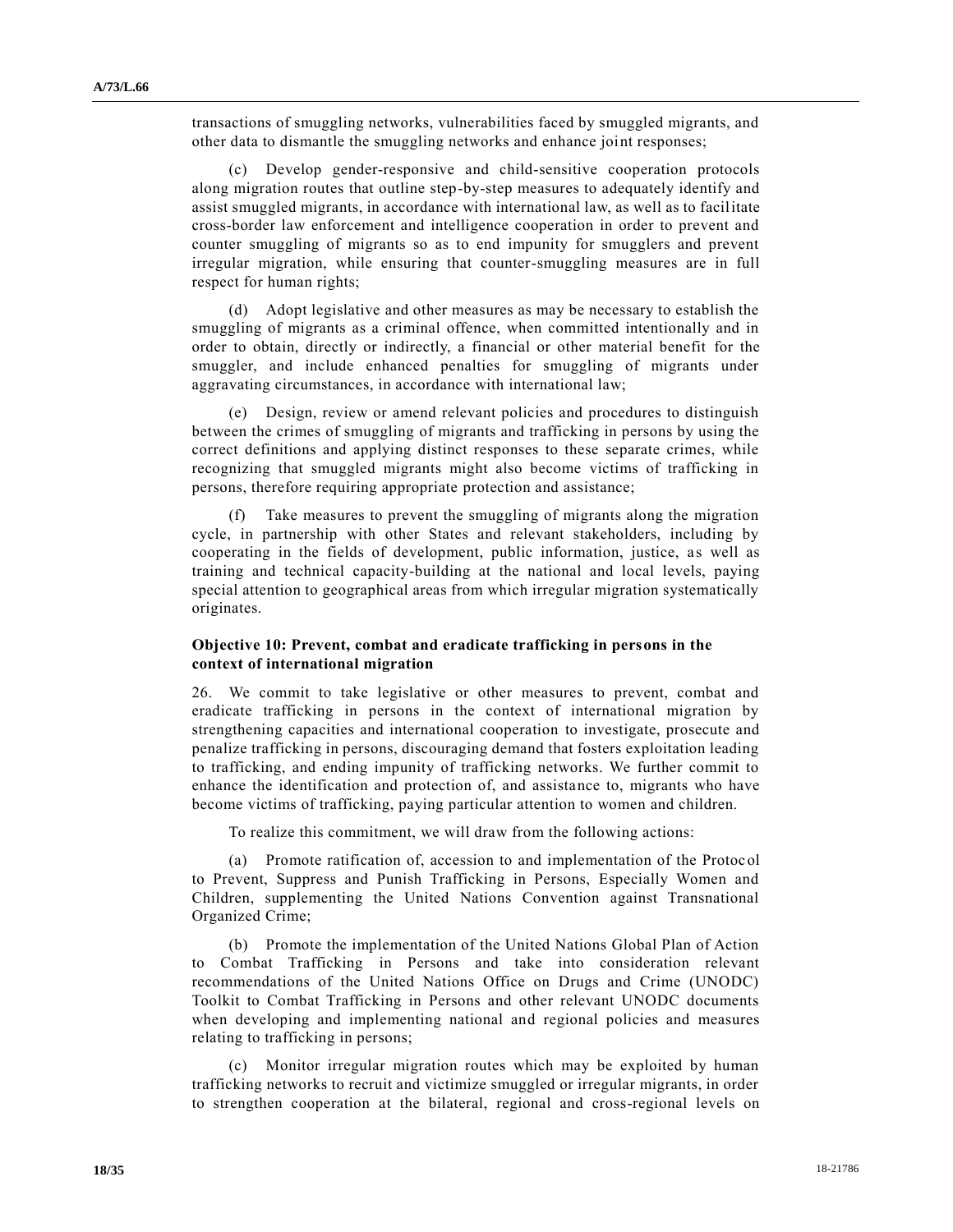prevention, investigation and prosecution of perpetrators, as well as on identification and protection of, and assistance to, victims of trafficking in persons;

(d) Share relevant information and intelligence through transnational and regional mechanisms, including on the modus operandi, economic models and conditions driving trafficking networks, strengthen cooperation between all relevant actors, including financial intelligence units, regulators and financial institutions, to identify and disrupt financial flows associated with trafficking in persons, and enhance judicial cooperation and enforcement so as to ensure accountability and end impunity;

(e) Apply measures that address the particular vulnerabilities of women, men, girls and boys, regardless of their migration status, who have become or are at risk of becoming victims of trafficking in persons and other forms of exploitation, by facilitating access to justice and safe reporting without fear of detention, deportation or penalty, focusing on prevention, identification, appropriate protection and assistance, and addressing specific forms of abuse and exploitation;

(f) Ensure that definitions of trafficking in persons used in legislation, migration policy and planning, as well as in judicial prosecutions, are in accordance with international law, in order to distinguish between the crimes of trafficking in persons and smuggling of migrants;

(g) Strengthen legislation and relevant procedures to enhance prosecution of traffickers, avoid criminalization of migrants who are victims of trafficking in persons for trafficking-related offences, and ensure that the victim receives appropriate protection and assistance, not conditional upon cooperation with the authorities against suspected traffickers;

(h) Provide migrants who have become victims of trafficking in persons with protection and assistance, such as measures for physical, psychological and social recovery, as well as measures that permit them to remain in the country of destination, temporarily or permanently, in appropriate cases, facilitating victims' access to justice, including redress and compensation, in accordance with international law;

(i) Create national and local information systems and training programmes which alert and educate citizens, employers, as well as public officials and law enforcement officers, and strengthen capacities to identify signs of trafficking in persons, such as forced, compulsory or child labour, in countries of origin, transit and destination;

(j) Invest in awareness-raising campaigns, in partnership with relevant stakeholders, for migrants and prospective migrants on the risks and dangers of trafficking in persons, and provide them with information on preventing and reporting trafficking activities.

#### **Objective 11: Manage borders in an integrated, secure and coordinated manner**

27. We commit to manage our national borders in a coordinated manner, promoting bilateral and regional cooperation, ensuring security for States, communities and migrants, and facilitating safe and regular cross-border movements of people while preventing irregular migration. We further commit to implement border management policies that respect national sovereignty, the rule of law, obligations under international law, and the human rights of all migrants, regardless of their migration status, and are non-discriminatory, gender-responsive and child-sensitive.

To realize this commitment, we will draw from the following actions:

(a) Enhance international, regional and cross-regional border management cooperation, taking into consideration the particular situation of countries of transit,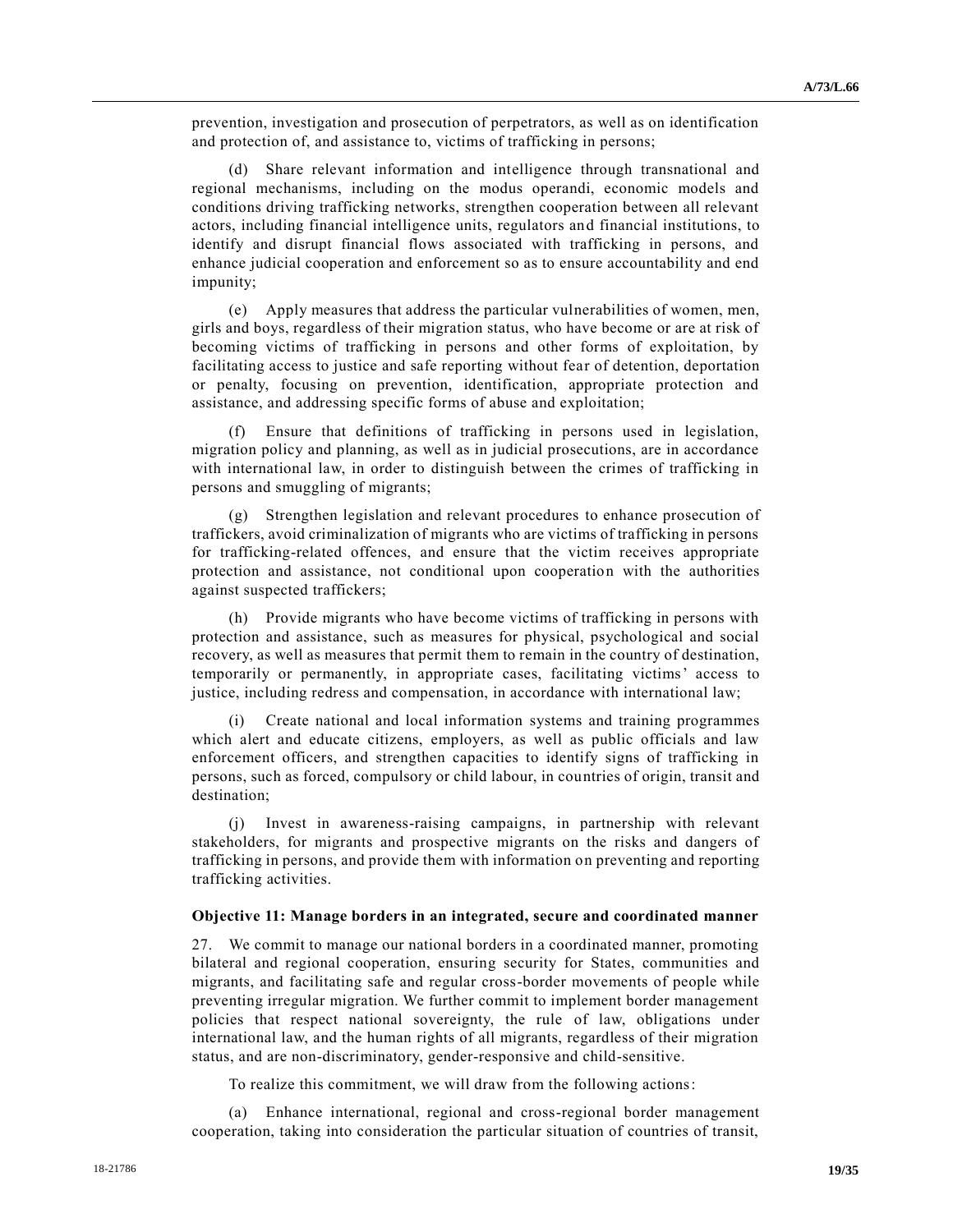on proper identification, timely and efficient referral, assistance and appropriate protection of migrants in situations of vulnerability at or near international borders, in compliance with international human rights law, by adopting whole-of-government approaches, implementing joint cross-border training and fostering capacity-building measures;

(b) Establish appropriate structures and mechanisms for effective integrated border management by ensuring comprehensive and efficient border crossing procedures, including through pre-screening of arriving persons, pre-reporting by carriers of passengers, and use of information and communications technology, while upholding the principle of non-discrimination, respecting the right to privacy and protecting personal data;

(c) Review and revise relevant national procedures for border screening, individual assessment and interview processes to ensure due process at international borders and that all migrants are treated in accordance with international human rights law, including through cooperation with national human rights institutions and other relevant stakeholders;

(d) Develop technical cooperation agreements that enable States to request and offer assets, equipment and other technical assistance to strengthen border management, particularly in the area of search and rescue as well as other eme rgency situations;

(e) Ensure that child protection authorities are promptly informed and assigned to participate in procedures for the determination of the best interests of the child once an unaccompanied or separated child crosses an international bor der, in accordance with international law, including by training border officials in the rights of the child and child-sensitive procedures, such as those that prevent family separation and reunite families when family separation occurs;

(f) Review and revise relevant laws and regulations to determine whether sanctions are appropriate to address irregular entry or stay and, if so, to ensure that they are proportionate, equitable, non-discriminatory and fully consistent with due process and other obligations under international law;

(g) Improve cross-border collaboration among neighbouring and other States relating to the treatment given to persons crossing or seeking to cross international borders, including by taking into consideration relevant recomme ndations from the Office of the United Nations High Commissioner for Human Rights Recommended Principles and Guidelines on Human Rights at International Borders when identifying best practices.

### **Objective 12: Strengthen certainty and predictability in migration procedures for appropriate screening, assessment and referral**

28. We commit to increase legal certainty and predictability of migration procedures by developing and strengthening effective and human rights-based mechanisms for the adequate and timely screening and individual assessment of all migrants for the purpose of identifying and facilitating access to the appropriate referral procedures, in accordance with international law.

To realize this commitment, we will draw from the following actions:

(a) Increase transparency and accessibility of migration procedures by communicating the requirements for entry, admission, stay, work, study or other activities, and introducing technology to simplify application procedures, in order to avoid unnecessary delays and expenses for States and migrants;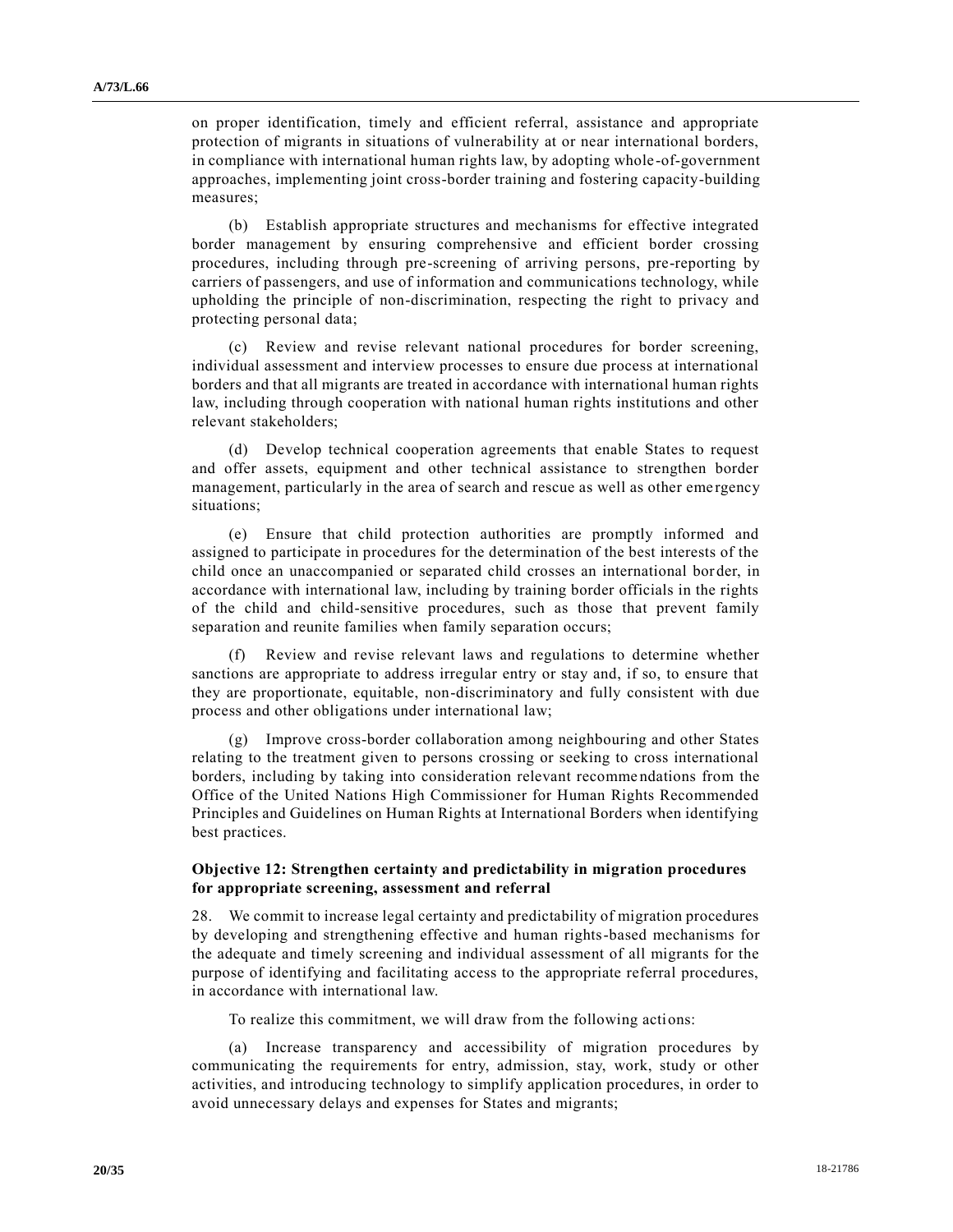(b) Develop and conduct intra- and cross-regional specialized human rights and trauma-informed training for first responders and government officials, including law enforcement authorities, border officials, consular representatives and judicial bodies, to facilitate and standardize identification and referral of, as well as appropriate assistance and counselling in a culturally sensitive way to, victims of trafficking in persons, migrants in situations of vulnerability, including children, in particular those unaccompanied or separated, and persons affected by any form of exploitation and abuse related to smuggling of migrants under aggravating circumstances;

(c) Establish gender-responsive and child-sensitive referral mechanisms, including improved screening measures and individual assessments at borders and places of first arrival, by applying standardized operating procedures developed in coordination with local authorities, national human rights institutions, international organizations and civil society;

(d) Ensure that migrant children are promptly identified at places of first arrival in countries of transit and destination, and, if unaccompanied or separated, are swiftly referred to child protection authorities and other relevant services as well as appointed a competent and impartial legal guardian, that family unity is protected, and that anyone legitimately claiming to be a child is treated as such unless otherwise determined through a multidisciplinary, independent and child-sensitive age assessment;

(e) Ensure that, in the context of mixed movements, relevant information on rights and obligations under national laws and procedures, including on entry and stay requirements, available forms of protection, as well as options for return and reintegration, is appropriately, promptly and effectively communicated, and is accessible.

### **Objective 13: Use immigration detention only as a measure of last resort and work towards alternatives**

29. We commit to ensure that any detention in the context of international migration follows due process, is non-arbitrary, is based on law, necessity, proportionality and individual assessments, is carried out by authorized officials and is for the shortest possible period of time, irrespective of whether detention occurs at the moment of entry, in transit or in proceedings of return, and regardless of the type of place where the detention occurs. We further commit to prioritize non-custodial alternatives to detention that are in line with international law, and to take a human rights-based approach to any detention of migrants, using detention as a measure of last resort only.

To realize this commitment, we will draw from the following actions:

(a) Use existing relevant human rights mechanisms to improve independent monitoring of migrant detention, ensuring that it is a measure of last resort, that human rights violations do not occur, and that States promote, implement and expand alternatives to detention, favouring non-custodial measures and community-based care arrangements, especially in the case of families and children;

(b) Consolidate a comprehensive repository to disseminate best practices of human rights-based alternatives to detention in the context of international migration, including by facilitating regular exchanges and the development of initiatives based on successful practices among States, and between States and relevant stakeholders;

(c) Review and revise relevant legislation, policies and practices related to immigration detention to ensure that migrants are not detained arbitrarily, that decisions to detain are based on law, are proportionate, have a legitimate purpose, and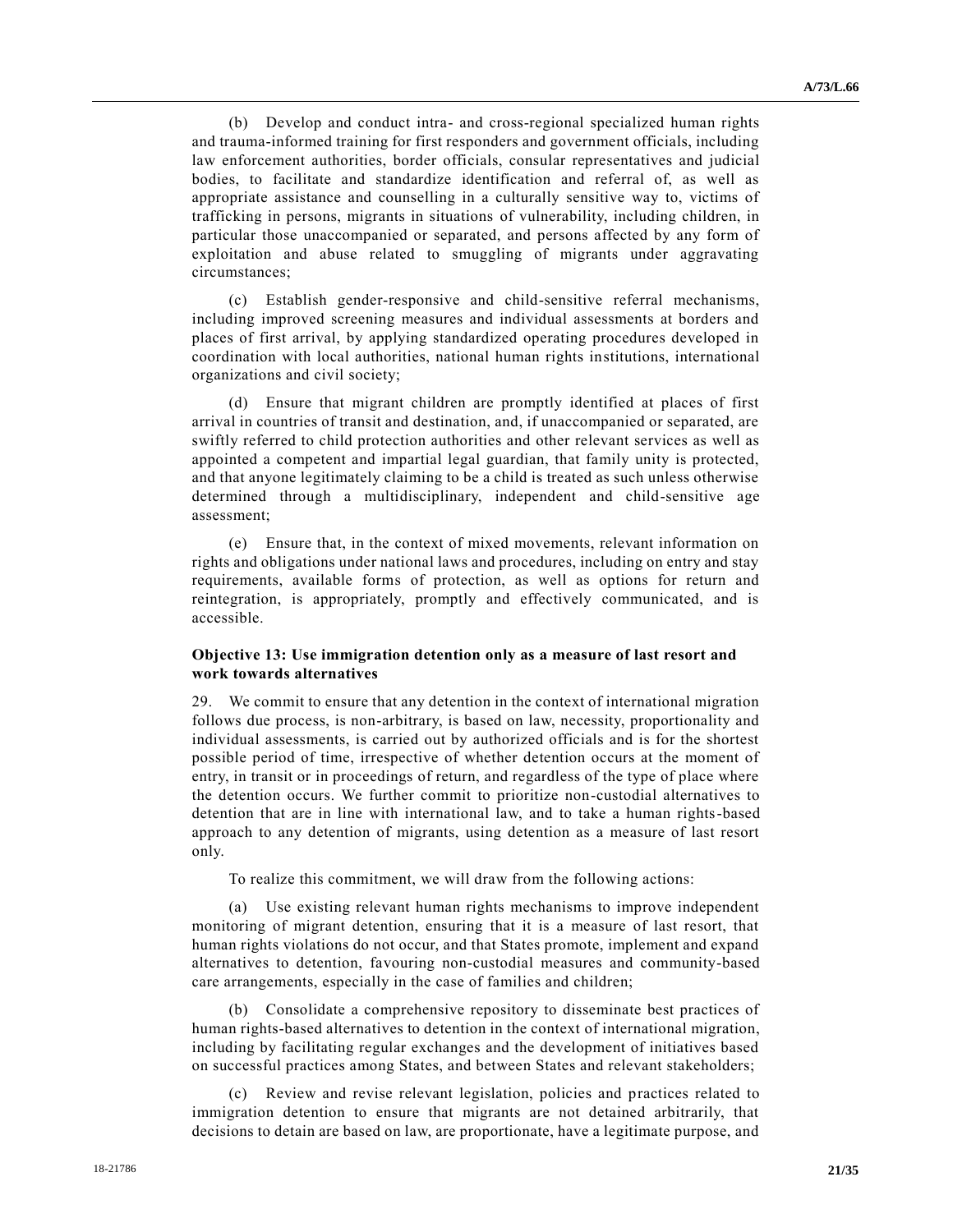are taken on an individual basis, in full compliance with due process and procedural safeguards, and that immigration detention is not promoted as a deterrent or used as a form of cruel, inhumane or degrading treatment of migrants, in accordance with international human rights law;

(d) Provide access to justice for all migrants in countries of transit and destination who are or may be subject to detention, including by facilitating access to free or affordable legal advice and assistance of a qualified and independent lawyer, as well as access to information and the right to regular review of a detention order;

(e) Ensure that all migrants in detention are informed about the reasons for their detention, in a language they understand, and facilitate the exercise of their rights, including to communicate with the respective consular or diplomatic missions without delay, legal representatives and family members, in accordance with international law and due process guarantees;

(f) Reduce the negative and potentially lasting effects of detention on migrants by guaranteeing due process and proportionality, that it is for the shortest period of time, that it safeguards physical and mental integrity, and that, at a minimum, access to food, basic health care, legal orientation and assistance, information and communication as well as adequate accommodation is granted, in accordance with international human rights law;

(g) Ensure that all governmental authorities and private actors duly charged with administering immigration detention do so in a way consistent with human rights and are trained on non-discrimination and the prevention of arbitrary arrest and detention in the context of international migration, and are held accountable for violations or abuses of human rights;

(h) Protect and respect the rights and best interests of the child at all times, regardless of migration status, by ensuring availability and accessibility of a viable range of alternatives to detention in non-custodial contexts, favouring communitybased care arrangements, that ensure access to education and health care, and respect the right to family life and family unity, and by working to end the practice of child detention in the context of international migration.

### **Objective 14: Enhance consular protection, assistance and cooperation throughout the migration cycle**

30. We commit to strengthen consular protection of and assistance to our nationals abroad, as well as consular cooperation between States, in order to better safeguard the rights and interests of all migrants at all times, and to build upon the functions of consular missions to enhance interactions between migrants and State authorities of countries of origin, transit and destination, in accordance with international law.

To realize this commitment, we will draw from the following actions:

(a) Cooperate to build consular capacities, train consular officers, promote arrangements for providing consular services collectively where individual States lack capacity, including through technical assistance, and develop bilateral or regional agreements on various aspects of consular cooperation;

(b) Involve relevant consular and immigration personnel in existing global and regional forums on migration in order to exchange information and best practices about issues of mutual concern that pertain to citizens abroad and contribute to comprehensive and evidence-based migration policy development;

(c) Conclude bilateral or regional agreements on consular assistance and representation in places where States have an interest in strengthening effective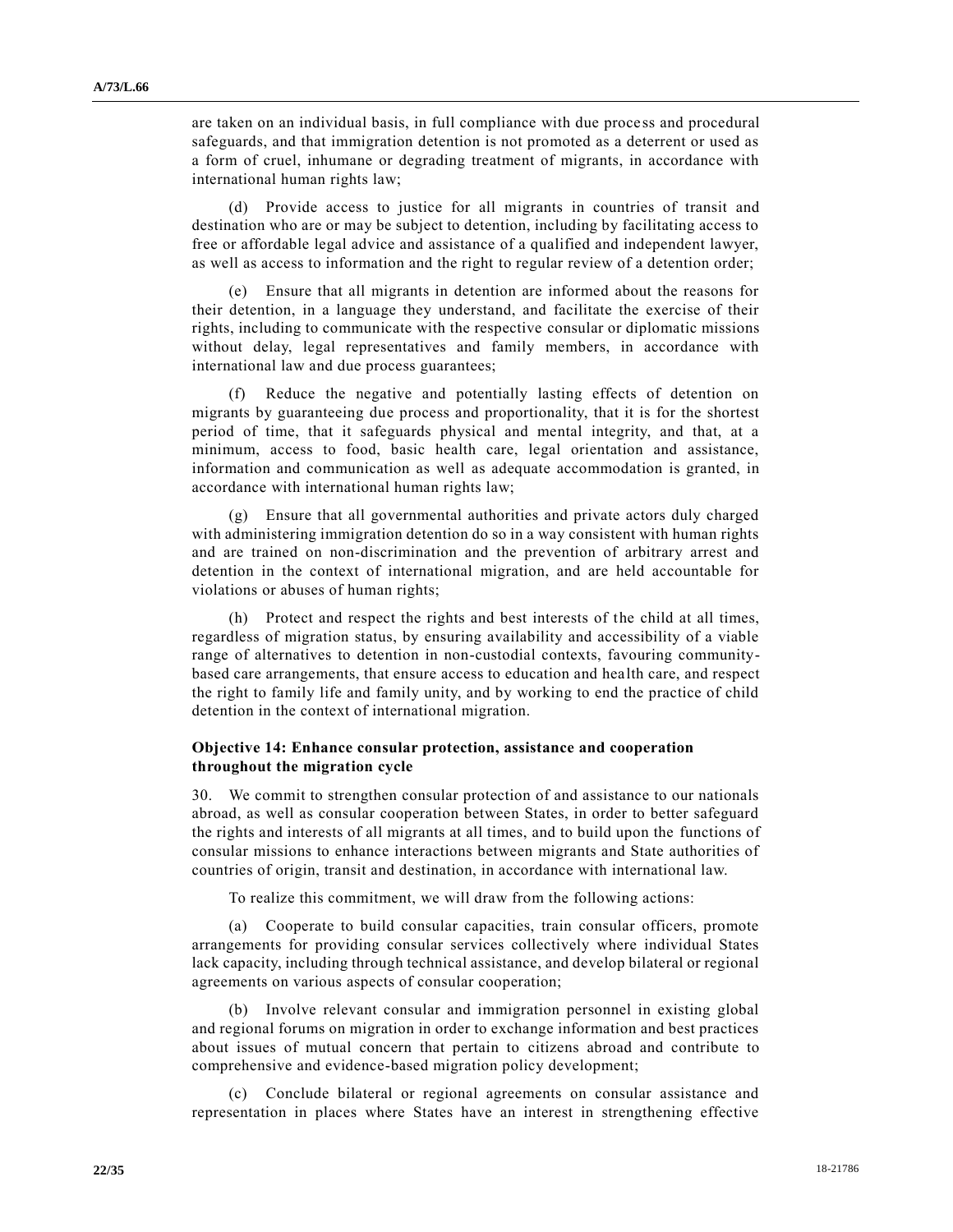consular services related to migration, but do not have a diplomatic or consular presence;

(d) Strengthen consular capacities in order to identify, protect and assist our nationals abroad who are in a situation of vulnerability, including victims of human and labour rights violations or abuse, victims of crime, victims of trafficking in persons, migrants subject to smuggling under aggravating circumstances, and migrant workers exploited in the process of recruitment, by providing training to consular officers on human rights-based, gender-responsive and child-sensitive actions in this regard;

(e) Provide our nationals abroad with the opportunity to register with the country of origin, in close cooperation with consular, national and local authorities, as well as relevant migrant organizations, as a means to facilitate information, services and assistance to migrants in emergency situations and ensure migrants' accessibility to relevant and timely information, such as by establishing helplines and consolidating national digital databases, while upholding the right to privacy and protecting personal data;

(f) Provide consular support to our nationals through advice, including on local laws and customs, interaction with authorities, financial inclusion and business establishment, as well as through the issuance of relevant documentation, such as travel documents and consular identity documents that may facilitate access to services, assistance in emergency situations, the opening of a bank account, and access to remittance facilities.

### **Objective 15: Provide access to basic services for migrants**

31. We commit to ensure that all migrants, regardless of their migration status, can exercise their human rights through safe access to basic services. We further commit to strengthen migrant-inclusive service delivery systems, notwithstanding that nationals and regular migrants may be entitled to more comprehensive service provision, while ensuring that any differential treatment must be based on law, be proportionate and pursue a legitimate aim, in accordance with international human rights law.

To realize this commitment, we will draw from the following actions:

(a) Enact laws and take measures to ensure that service delivery does not amount to discrimination against migrants on the grounds of race, colour, sex, language, religion, political or other opinion, national or social origin, property, birth, disability or other grounds irrespective of cases where differential provision of services based on migration status might apply;

(b) Ensure that cooperation between service providers and immigration authorities does not exacerbate vulnerabilities of irregular migrants by compromising their safe access to basic services or by unlawfully infringing upon the human rights to privacy, liberty and security of person at places of basic service delivery;

(c) Establish and strengthen holistic and easily accessible service points at the local level that are migrant-inclusive, offer relevant information on basic services in a gender- and disability-responsive as well as child-sensitive manner, and facilitate safe access thereto;

(d) Establish or mandate independent institutions at the national or local level, such as national human rights institutions, to receive, investigate and monitor complaints about situations in which migrants' access to basic services is systematically denied or hindered, facilitate access to redress, and work towards a change in practice;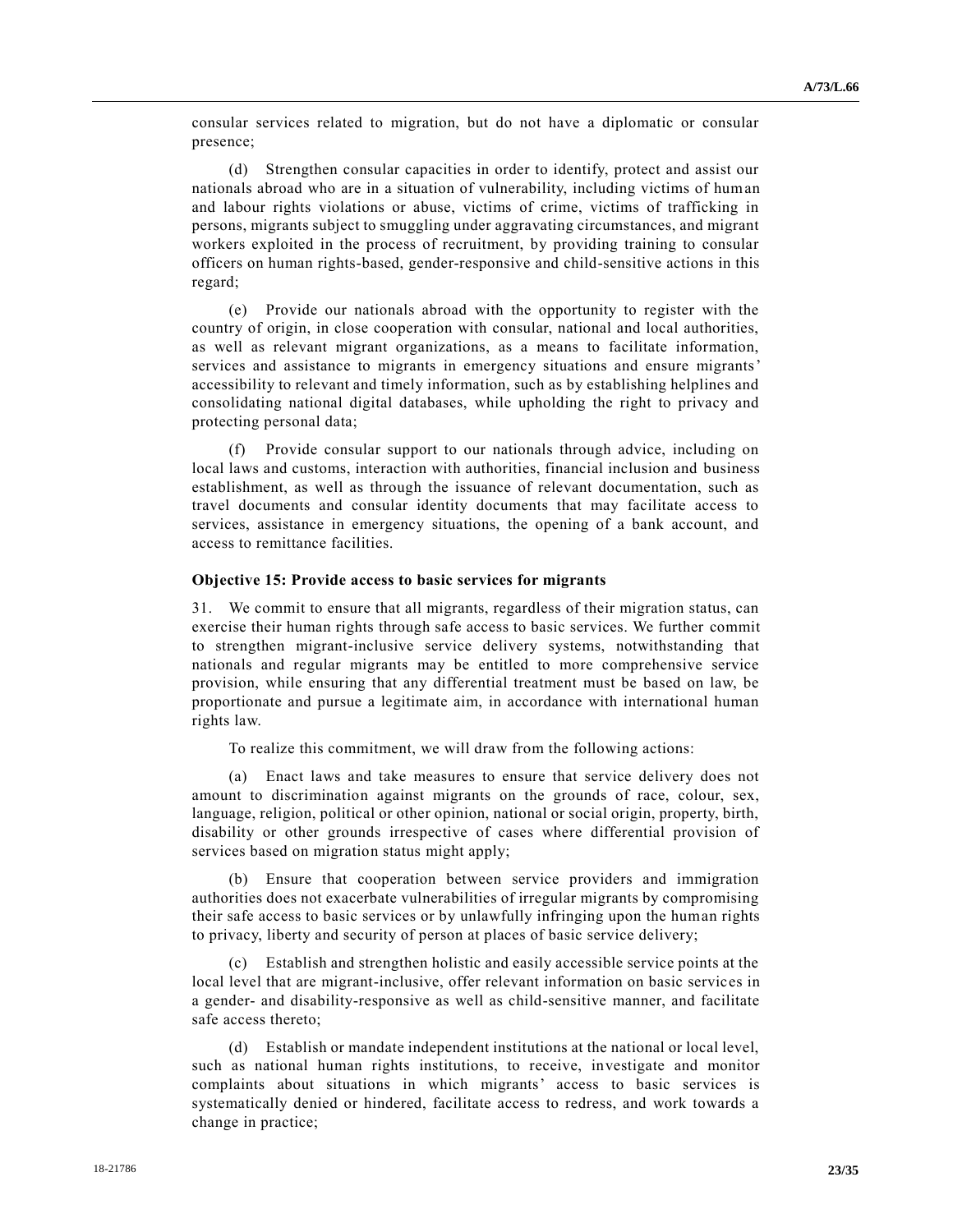(e) Incorporate the health needs of migrants into national and local healthcare policies and plans, such as by strengthening capacities for service provision, facilitating affordable and non-discriminatory access, reducing communication barriers, and training health-care providers on culturally sensitive service delivery, in order to promote the physical and mental health of migrants and communities overall, including by taking into consideration relevant recommendations from the World Health Organization Framework of Priorities and Guiding Principles to Promote the Health of Refugees and Migrants;

(f) Provide inclusive and equitable quality education to migrant children and youth, as well as facilitate access to lifelong learning opportunities, including by strengthening the capacities of education systems and by facilitating non-discriminatory access to early childhood development, formal schooling, non-formal education programmes for children for whom the formal system is inaccessible, on-the-job and vocational training, technical education and language training, as well as by fostering partnerships with all stakeholders that can support this endeavour.

#### **Objective 16: Empower migrants and societies to realize full inclusion and social cohesion**

32. We commit to foster inclusive and cohesive societies by empowering migrants to become active members of society and promoting the reciprocal engagement of receiving communities and migrants in the exercise of their rights and obligations towards each other, including observance of national laws and respect for customs of the country of destination. We further commit to strengthen the welfare of all members of societies by minimizing disparities, avoiding polarization and increasing public confidence in policies and institutions related to migration, in line with the acknowledgement that fully integrated migrants are better positioned to contribute to prosperity.

To realize this commitment, we will draw from the following actions:

(a) Promote mutual respect for the cultures, traditions and customs of communities of destination and of migrants by exchanging and implementing best practices on integration policies, programmes and activities, including on ways to promote acceptance of diversity and facilitate social cohesion and inclusion;

Establish comprehensive and needs-based pre-departure and post-arrival programmes that may include rights and obligations, basic language training, as well as orientation about social norms and customs in the country of destination;

Develop national short-, medium- and long-term policy goals regarding the inclusion of migrants in societies, including on labour market integration, family reunification, education, non-discrimination and health, including by fostering partnerships with relevant stakeholders;

(d) Work towards inclusive labour markets and full participation of migrant workers in the formal economy by facilitating access to decent work and employment for which they are most qualified, in accordance with local and national labour market demands and skills supply;

(e) Empower migrant women by eliminating gender-based discriminatory restrictions on formal employment, ensuring the right to freedom of association and facilitating access to relevant basic services, as measures to promote their leadership and guarantee their full, free and equal participation in society and the economy;

(f) Establish community centres or programmes at the local level to facilitate migrant participation in the receiving society by involving migrants, community members, diaspora organizations, migrant associations and local authorities in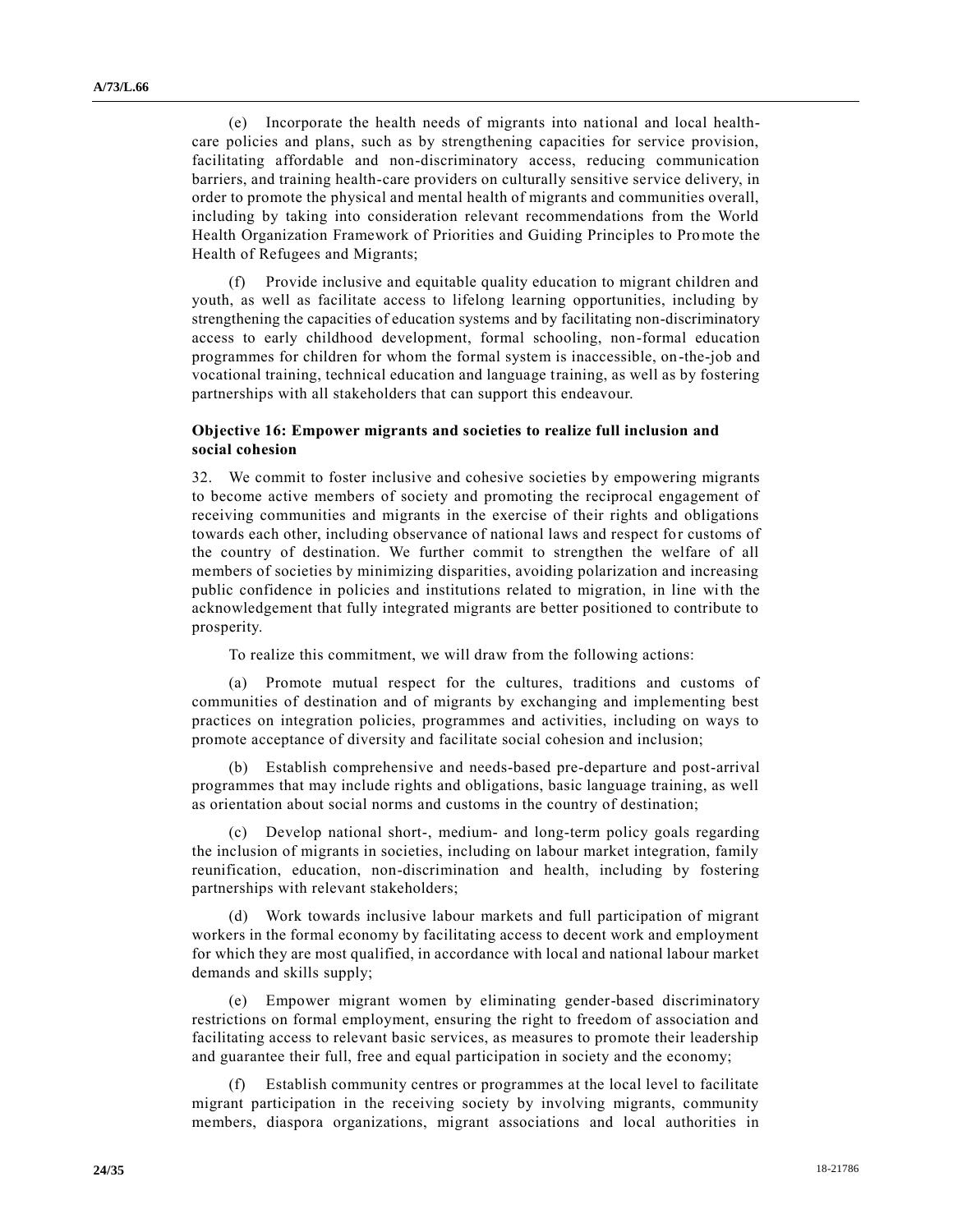intercultural dialogue, sharing of stories, mentorship programmes and development of business ties that improve integration outcomes and foster mutual respect;

(g) Capitalize on the skills, cultural and language proficiency of migrants and receiving communities by developing and promoting peer-to-peer training exchanges, gender-responsive, vocational and civic integration courses and workshops;

(h) Support multicultural activities through sports, music, arts, culinary festivals, volunteering and other social events that will facilitate mutual understanding and appreciation of migrant cultures and those of destination communities;

(i) Promote school environments that are welcoming and safe, and support the aspirations of migrant children by enhancing relationships within the school community, incorporating evidence-based information about migration into education curricula, and dedicating targeted resources to schools with a high concentration of migrant children for integration activities in order to promote respect for diversity and inclusion, and to prevent all forms of discrimination, including racism, xenophobia and intolerance.

#### **Objective 17: Eliminate all forms of discrimination and promote evidencebased public discourse to shape perceptions of migration**

33. We commit to eliminate all forms of discrimination, condemn and counter expressions, acts and manifestations of racism, racial discrimination, violence, xenophobia and related intolerance against all migrants in conformity with international human rights law. We further commit to promote an open and evidence-based public discourse on migration and migrants in partnership with all parts of society, that generates a more realistic, humane and constructive perception in this regard. We also commit to protect freedom of expression in accordance with international law, recognizing that an open and free debate contributes to a comprehensive understanding of all aspects of migration.

To realize this commitment, we will draw from the following actions:

(a) Enact, implement or maintain legislation that penalizes hate crimes and aggravated hate crimes targeting migrants, and train law enforcement and other public officials to identify, prevent and respond to such crimes and other acts of violence that target migrants, as well as to provide medical, legal and psychosocial assistance for victims;

(b) Empower migrants and communities to denounce any acts of incitement to violence directed towards migrants by informing them of available mechanisms for redress, and ensure that those who actively participate in the commission of a hate crime targeting migrants are held accountable, in accordance with national legislation, while upholding international human rights law, in particular the right to freedom of expression;

(c) Promote independent, objective and quality reporting of media outlets, including Internet-based information, including by sensitizing and educating media professionals on migration-related issues and terminology, investing in ethical reporting standards and advertising, and stopping allocation of public funding or material support to media outlets that systematically promote intolerance, xenophobia, racism and other forms of discrimination towards migrants, in full respect for the freedom of the media;

(d) Establish mechanisms to prevent, detect and respond to racial, ethnic and religious profiling of migrants by public authorities, as well as systematic instances of intolerance, xenophobia, racism and all other multiple and intersecting forms of discrimination, in partnership with national human rights institutions, including by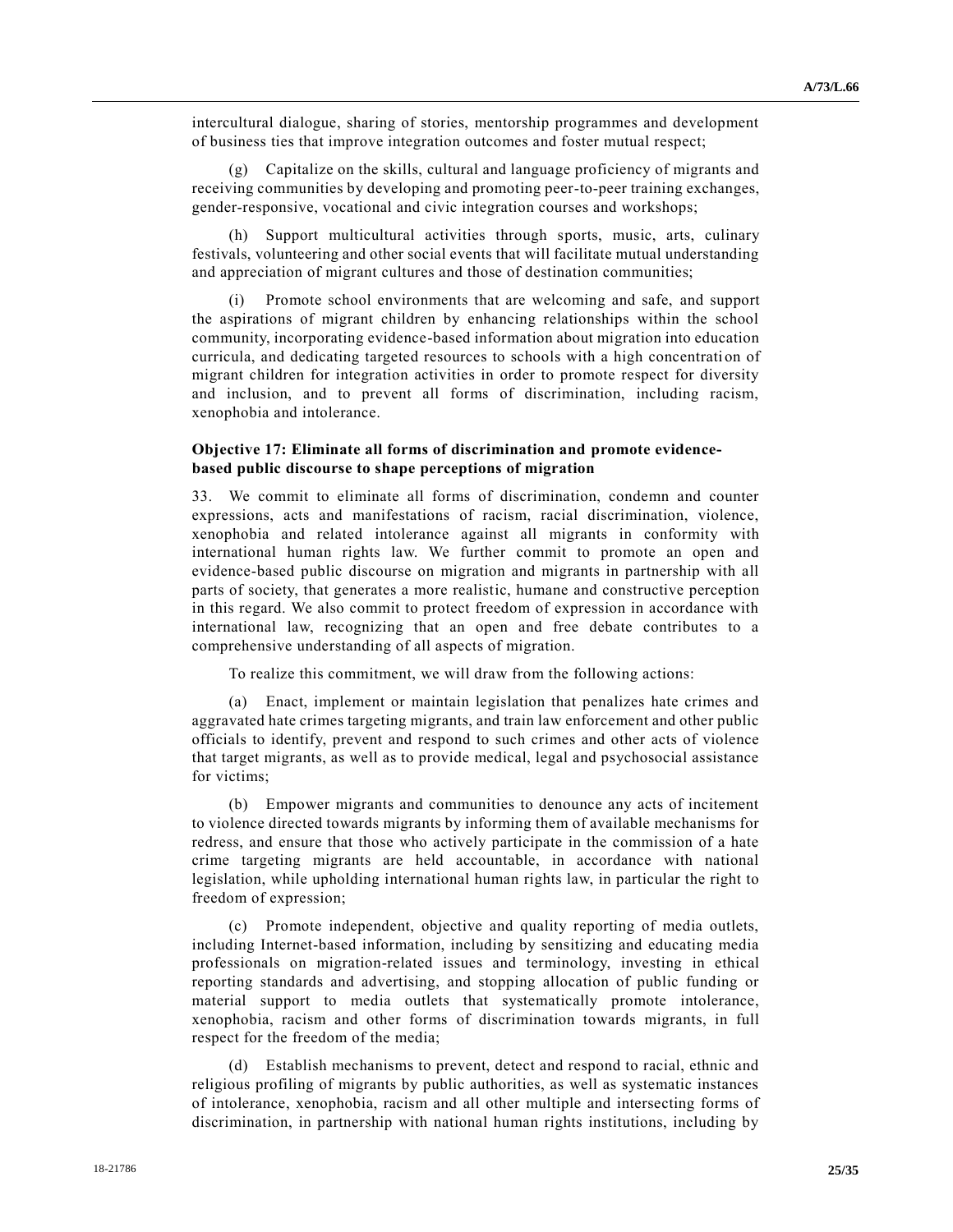tracking and publishing trend analyses, and ensuring access to effective complaint and redress mechanisms;

(e) Provide migrants, especially migrant women, with access to national and regional complaint and redress mechanisms with a view to promoting accountability and addressing governmental actions related to discriminatory acts and manifestations carried out against migrants and their families;

(f) Promote awareness-raising campaigns targeted at communities of origin, transit and destination in order to inform public perceptions regarding the positive contributions of safe, orderly and regular migration, based on evidence and facts, and to end racism, xenophobia and stigmatization against all migrants;

(g) Engage migrants, political, religious and community leaders, as well as educators and service providers, to detect and prevent incidences of intolerance, racism, xenophobia and other forms of discrimination against migrants and diasporas, and support activities in local communities to promote mutual respect, including in the context of electoral campaigns.

#### **Objective 18: Invest in skills development and facilitate mutual recognition of skills, qualifications and competences**

34. We commit to invest in innovative solutions that facilitate mutual recognition of skills, qualifications and competences of migrant workers at all skills levels, and promote demand-driven skills development to optimize the employability of migrants in formal labour markets in countries of destination and in countries of origin upon return, as well as to ensure decent work in labour migration.

To realize this commitment, we will draw from the following actions:

(a) Develop standards and guidelines for the mutual recognition of foreign qualifications and non-formally acquired skills in different sectors in collaboration with the respective industries with a view to ensuring worldwide compatibility based on existing models and best practices;

(b) Promote transparency of certifications and compatibility of national qualifications frameworks by agreeing on standard criteria, indicators and assessment parameters, and by creating and strengthening national skills profiling tools, registries or institutions in order to facilitate effective and efficient mutual recognition procedures at all skills levels;

(c) Conclude bilateral, regional or multilateral mutual recognition agreements or include recognition provisions in other agreements, such as labour mobility or trade agreements, in order to provide equivalence or comparability in national systems, such as automatic or managed mutual recognition mechanisms;

(d) Use technology and digitalization to evaluate and mutually recognize skills more comprehensively on the basis of formal credentials as well as non-formally acquired competences and professional experience at all skills levels;

(e) Build global skills partnerships among countries that strengthen training capacities of national authorities and relevant stakeholders, including the private sector and trade unions, and foster skills development of workers in countries of origin and migrants in countries of destination with a view to preparing trainees for employability in the labour markets of all participating countries;

(f) Promote inter-institutional networks and collaborative programmes for partnerships between the private sector and educational institutions in countries of origin and destination to enable mutually beneficial skills development opportunities for migrants, communities and participating partners, including by building on the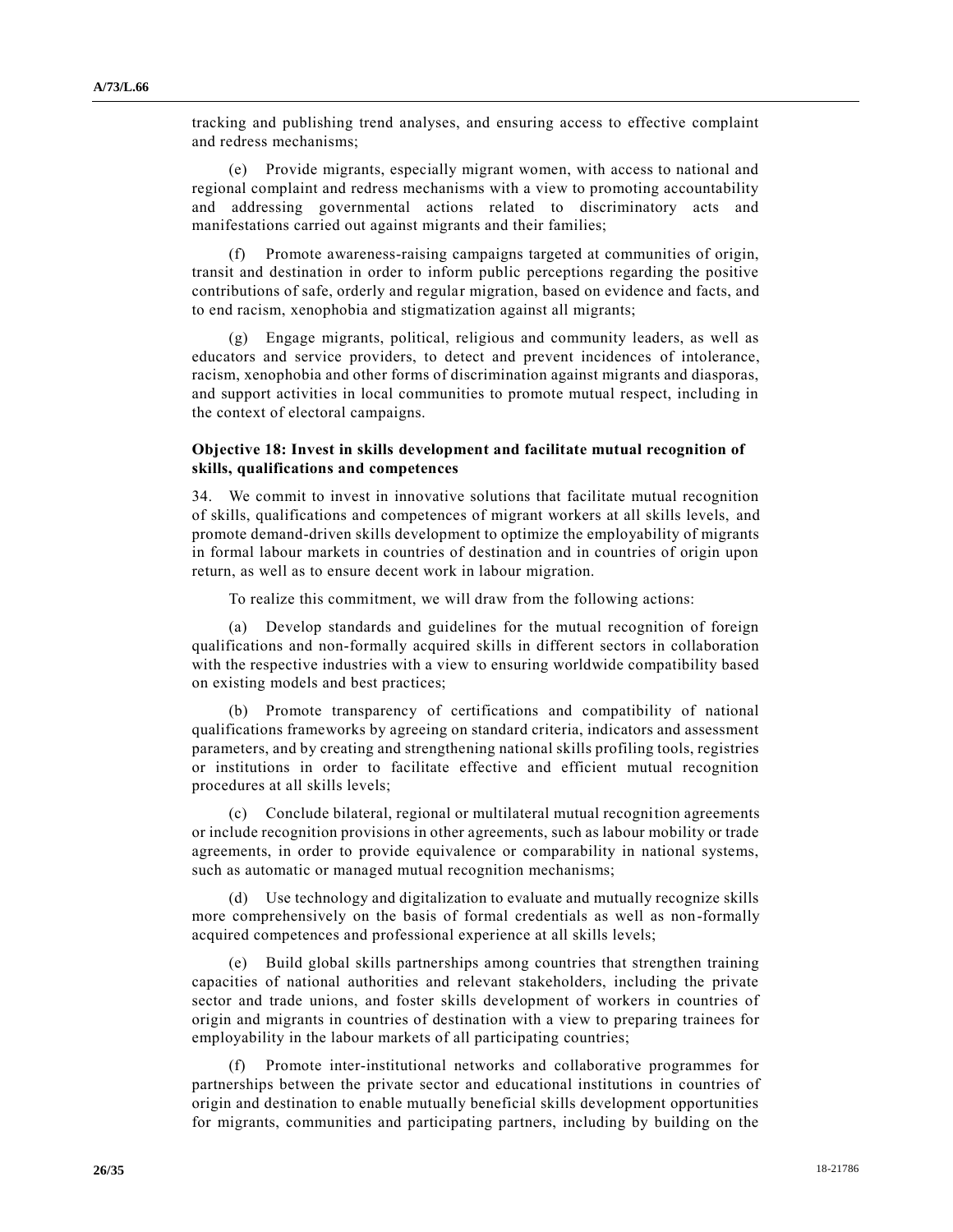best practices of the Business Mechanism developed in the context of the Global Forum on Migration and Development;

(g) Engage in bilateral partnerships and programmes in cooperation with relevant stakeholders that promote skills development, mobility and circulation, such as student exchange programmes, scholarships, professional exchange programmes and trainee- or apprenticeships that include options for beneficiaries, after successful completion of these programmes, to seek employment and engage in entrepreneurship;

(h) Cooperate with the private sector and employers to make available easily accessible and gender-responsive remote or online skills development and matching programmes to migrants at all skills levels, including early and occupation-specific language training, on-the-job training and access to advanced training programmes, to enhance their employability in sectors with demand for labour on the basis of the industry's knowledge of labour market dynamics, especially to promote the economic empowerment of women;

(i) Enhance the ability of migrant workers to transition from one job or employer to another by making available documentation that recognizes skills acquired on the job or through training in order to optimize the benefits of upskilling;

(j) Develop and promote innovative ways to mutually recognize and assess formally and informally acquired skills, including through timely and complementary training for job seekers, mentoring, and internship programmes in order to fully recognize existing credentials and provide certificates of proficiency for the validation of newly acquired skills;

(k) Establish screening mechanisms for credentials and offer information to migrants on how to have their skills and qualifications assessed and recognized prior to departure, including in recruitment processes or at an early stage after arrival to improve employability;

(l) Cooperate to promote documentation and information tools, in partnership with relevant stakeholders, that provide an overview of a worker's credentials, skills and qualifications, recognized in countries of origin, transit and destination, in order to enable employers to evaluate the suitability of migrant workers in job application processes.

### **Objective 19: Create conditions for migrants and diasporas to fully contribute to sustainable development in all countries**

35. We commit to empower migrants and diasporas to catalyse their development contributions, and to harness the benefits of migration as a source of sustainable development, reaffirming that migration is a multidimensional reality of major relevance to the sustainable development of countries of origin, transit and destination.

To realize this commitment, we will draw from the following actions:

(a) Ensure the full and effective implementation of the 2030 Agenda for Sustainable Development and the Addis Ababa Action Agenda by fostering and facilitating the positive effects of migration for the realization of all Sustainable Development Goals;

(b) Integrate migration into development planning and sectoral policies at the local, national, regional and global levels, taking into consideration relevant existing policy guidelines and recommendations, such as the Global Migration Group 's Mainstreaming Migration into Development Planning: A Handbook for Policymakers and Practitioners, in order to strengthen policy coherence and effectiveness of development cooperation;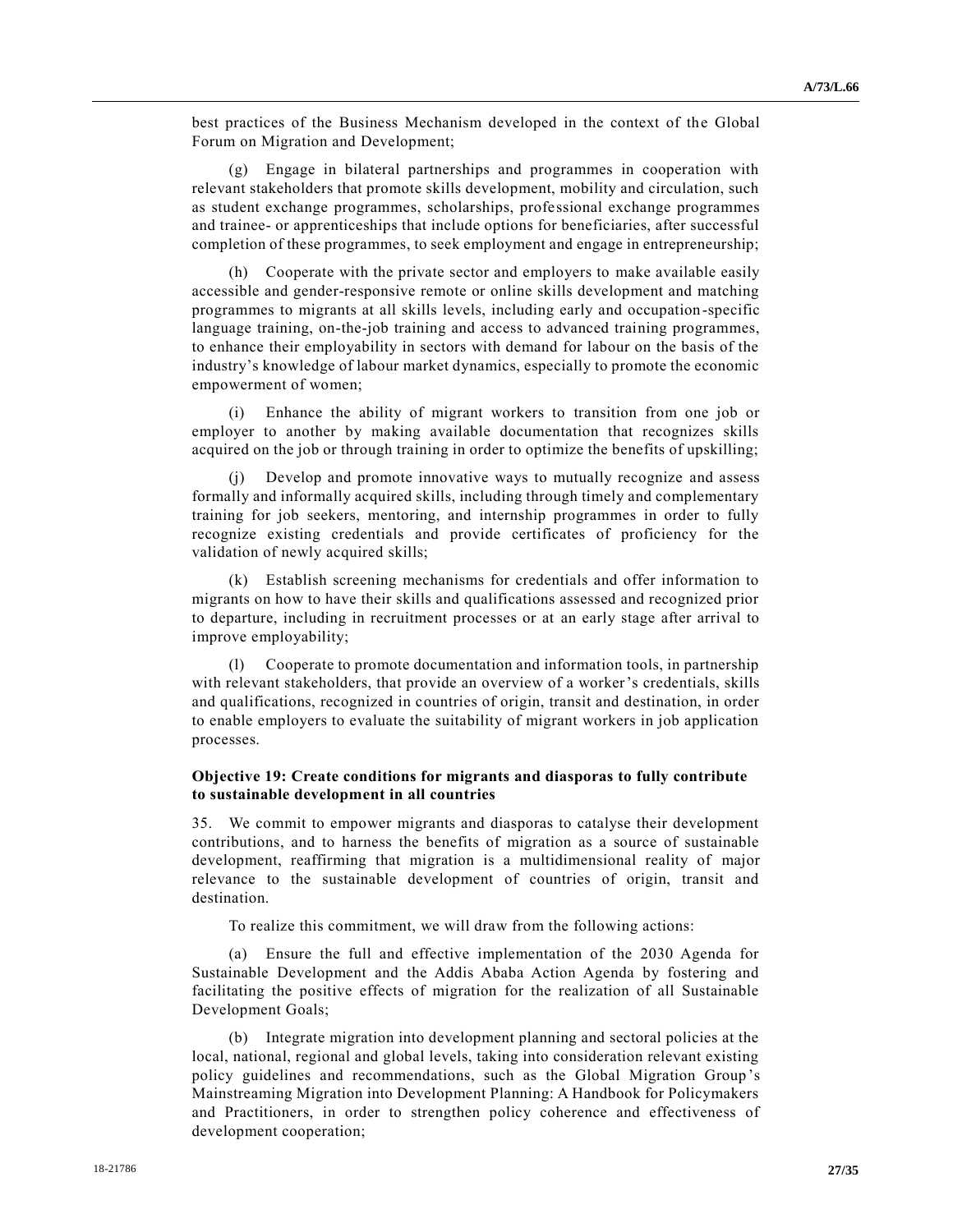(c) Invest in research on the impact of non-financial contributions of migrants and diasporas to sustainable development in countries of origin and destination, such as knowledge and skills transfer, social and civic engagement, and cultural exchange, with a view to developing evidence-based policies and strengthening global policy discussions;

(d) Facilitate the contributions of migrants and diasporas to their countries of origin, including by establishing or strengthening government structures or mechanisms at all levels, such as dedicated diaspora offices or focal points, diaspora policy advisory boards for Governments to account for the potential of migrants and diasporas in migration and development policymaking, and dedicated diaspora focal points in diplomatic or consular missions;

(e) Develop targeted support programmes and financial products that facilitate migrant and diaspora investments and entrepreneurship, including by providing administrative and legal support in business creation and granting seed capital-matching, establish diaspora bonds, diaspora development funds and investment funds, and organize dedicated trade fairs;

Provide easily accessible information and guidance, including through digital platforms, as well as tailored mechanisms for the coordinated and effective financial, voluntary or philanthropic engagement of migrants and diasporas, especially in humanitarian emergencies in their countries of origin, including by involving consular missions;

(g) Enable political participation and engagement of migrants in their countries of origin, including in peace and reconciliation processes, in elections and political reforms, such as by establishing voting registries for citizens abroad, and through parliamentary representation, in accordance with national legislation;

(h) Promote migration policies that optimize the benefits of diasporas for countries of origin and destination and their communities, by facilitating flexible modalities to travel, work and invest with minimal administrative burdens, including by reviewing and revising visa, residency and citizenship regulations, as appropriate;

(i) Cooperate with other States, the private sector and employers' organizations to enable migrants and diasporas, especially those in highly technical fields and in high demand, to carry out some of their professional activities and engage in knowledge transfer in their home countries, without necessarily losing employment, residence status or earned social benefits;

(j) Build partnerships between local authorities, local communities, the private sector, diasporas, hometown associations and migrant organizations to promote knowledge and skills transfer between their countries of origin and their countries of destination, including by mapping the diasporas and their skills, as a means to maintain the link between diasporas and their country of origin.

#### **Objective 20: Promote faster, safer and cheaper transfer of remittances and foster financial inclusion of migrants**

36. We commit to promote faster, safer and cheaper remittances by further developing existing conducive policy and regulatory environments that enable competition, regulation and innovation on the remittance market and by providing gender-responsive programmes and instruments that enhance the financial inclusion of migrants and their families. We further commit to optimize the transformative impact of remittances on the well-being of migrant workers and their families, as well as on the sustainable development of countries, while respecting that remittances constitute an important source of private capital and cannot be equated to other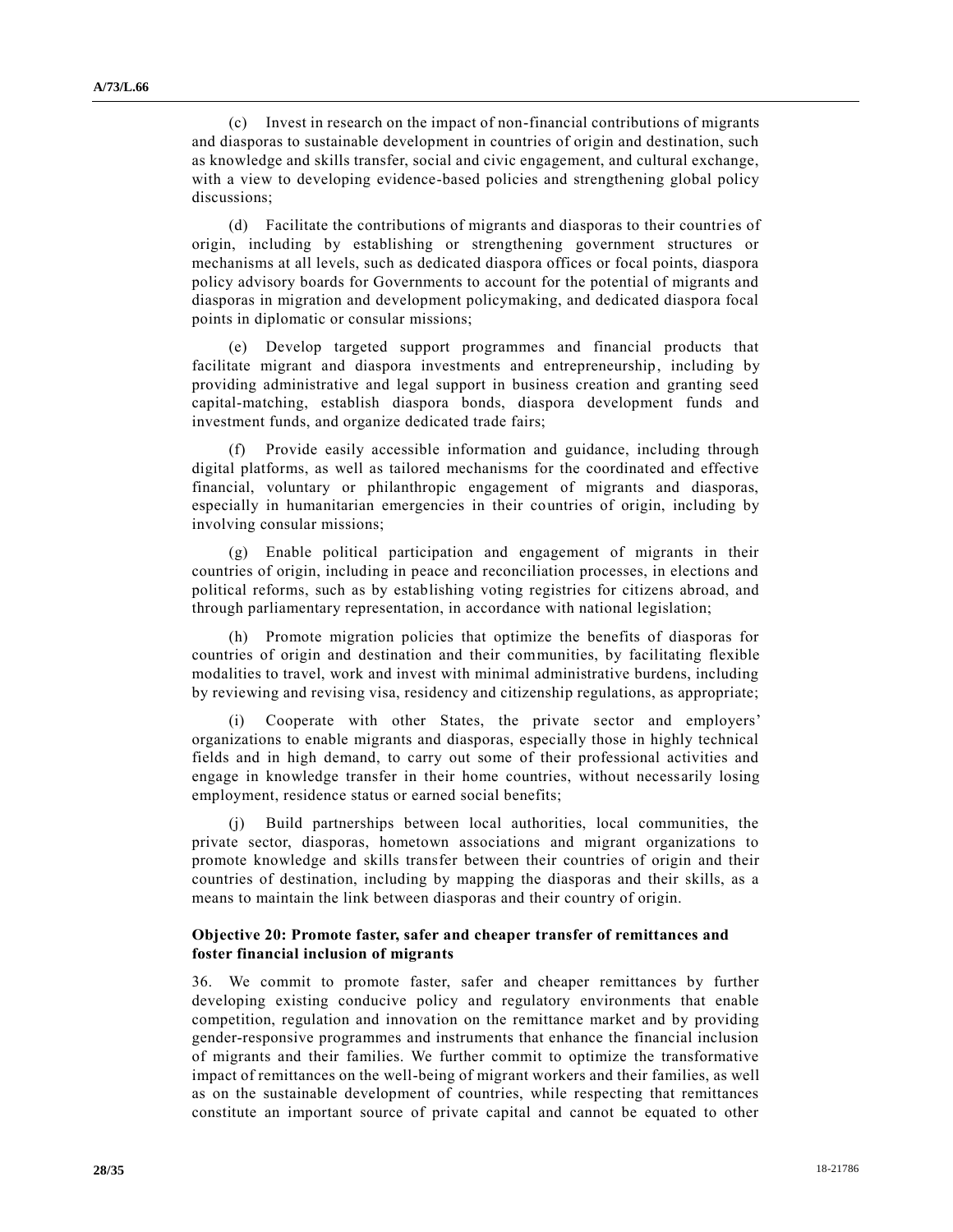international financial flows, such as foreign direct investment, official development assistance or other public sources of financing for development.

To realize this commitment, we will draw from the following actions:

(a) Develop a road map to reduce the transaction costs of migrant remittances to less than 3 per cent and eliminate remittance corridors with costs higher than 5 per cent by 2030 in line with target 10.c of the 2030 Agenda for Sustainable Development;

(b) Promote and support the United Nations International Day of Family Remittances and the International Fund for Agricultural Development Global Forum on Remittances, Investment and Development as an important platform to build and strengthen partnerships for innovative solutions on cheaper, faster and safer transfer of remittances with all relevant stakeholders;

(c) Harmonize remittance market regulations and increase the interoperability of remittance infrastructure along corridors by ensuring that measures to combat illicit financial flows and money-laundering do not impede migrant remittances through undue, excessive or discriminatory policies;

(d) Establish conducive policy and regulatory frameworks that promote a competitive and innovative remittance market, remove unwarranted obstacles to non bank remittance service providers in accessing payment system infrastructure, apply tax exemptions or incentives to remittance transfers, promote market access to diverse service providers, incentivize the private sector to expand remittance services, and enhance the security and predictability of low-value transactions by bearing in mind de-risking concerns, and developing a methodology to distinguish remittances from illicit flows, in consultation with remittance service providers and financial regulators;

(e) Develop innovative technological solutions for remittance transfer, such as mobile payments, digital tools or e-banking, to reduce costs, improve speed, enhance security, increase transfer through regular channels and open up genderresponsive distribution channels to underserved populations, including persons in rural areas, persons with low levels of literacy and persons with disabilities;

(f) Provide accessible information on remittance transfer costs by provider and channel, such as comparison websites, in order to increase the transparency and competition on the remittance transfer market, and promote financial literacy and inclusion of migrants and their families through education and training;

(g) Develop programmes and instruments to promote investments from remittance senders in local development and entrepreneurship in countries of origin, such as through matching-grant mechanisms, municipal bonds and partnerships with hometown associations, in order to enhance the transformative potential of remittances beyond the individual households of migrant workers at all skills levels;

(h) Enable migrant women to access financial literacy training and formal remittance transfer systems, as well as to open a bank account and own and manage financial assets, investments and businesses as means to address gender inequalities and foster their active participation in the economy;

Provide access to and develop banking solutions and financial instruments for migrants, including low-income and female-headed households, such as bank accounts that permit direct deposits by employers, savings accounts, loans and credits in cooperation with the banking sector.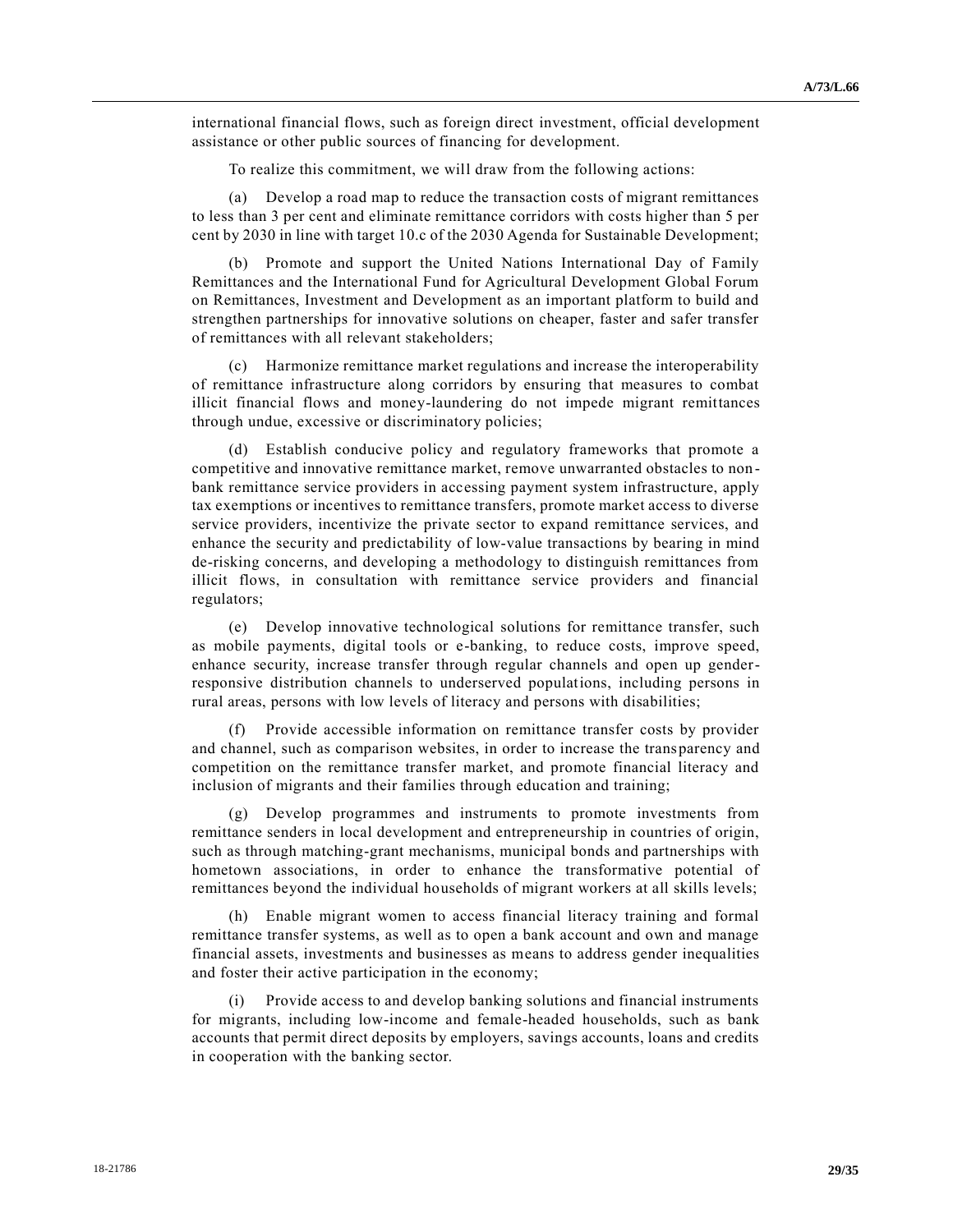### **Objective 21: Cooperate in facilitating safe and dignified return and readmission, as well as sustainable reintegration**

37. We commit to facilitate and cooperate for safe and dignified return and to guarantee due process, individual assessment and effective remedy, by upholding the prohibition of collective expulsion and of returning migrants when there is a real and foreseeable risk of death, torture and other cruel, inhuman and degrading treatment or punishment, or other irreparable harm, in accordance with our obligations under international human rights law. We further commit to ensure that our nationals are duly received and readmitted, in full respect for the human right to return to one 's own country and the obligation of States to readmit their own nationals. We also commit to create conducive conditions for personal safety, economic empowerment, inclusion and social cohesion in communities, in order to ensure that reintegration of migrants upon return to their countries of origin is sustainable.

To realize this commitment, we will draw from the following actions:

(a) Develop and implement bilateral, regional and multilateral cooperation frameworks and agreements, including readmission agreements, ensuring that return and readmission of migrants to their own country is safe, dignified and in full compliance with international human rights law, including the rights of the child , by determining clear and mutually agreed procedures that uphold procedural safeguards, guarantee individual assessments and legal certainty, and by ensuring that they also include provisions that facilitate sustainable reintegration;

(b) Promote gender-responsive and child-sensitive return and reintegration programmes that may include legal, social and financial support, guaranteeing that all returns in the context of such voluntary programmes effectively take place on the basis of the migrant's free, prior and informed consent, and that returning migrants are assisted in their reintegration process through effective partnerships, including to avoid their becoming displaced in the country of origin upon return;

(c) Cooperate on identification of nationals and issuance of travel documents for safe and dignified return and readmission in cases of persons who do not have the legal right to stay on another State's territory, by establishing reliable and efficient means of identification of our own nationals such as through the addition of biometric identifiers in population registries, and by digitalizing civil registry systems, with full respect for the right to privacy and protection of personal data;

(d) Foster institutional contacts between consular authorities and relevant officials from countries of origin and destination, and provide adequate consular assistance to returning migrants prior to return by facilitating access to documentation, travel documents and other services, in order to ensure pred ictability, safety and dignity in return and readmission;

(e) Ensure that the return of migrants who do not have the legal right to stay on another State's territory is safe and dignified, follows an individual assessment, is carried out by competent authorities through prompt and effective cooperation between countries of origin and destination, and allows all applicable legal remedies to be exhausted, in compliance with due process guarantees and other obligations under international human rights law;

(f) Establish or strengthen national monitoring mechanisms on return, in partnership with relevant stakeholders, that provide independent recommendations on ways and means to strengthen accountability, in order to guarantee the safety, dignity and human rights of all returning migrants;

(g) Ensure that return and readmission processes involving children are carried out only after a determination of the best interests of the child and take into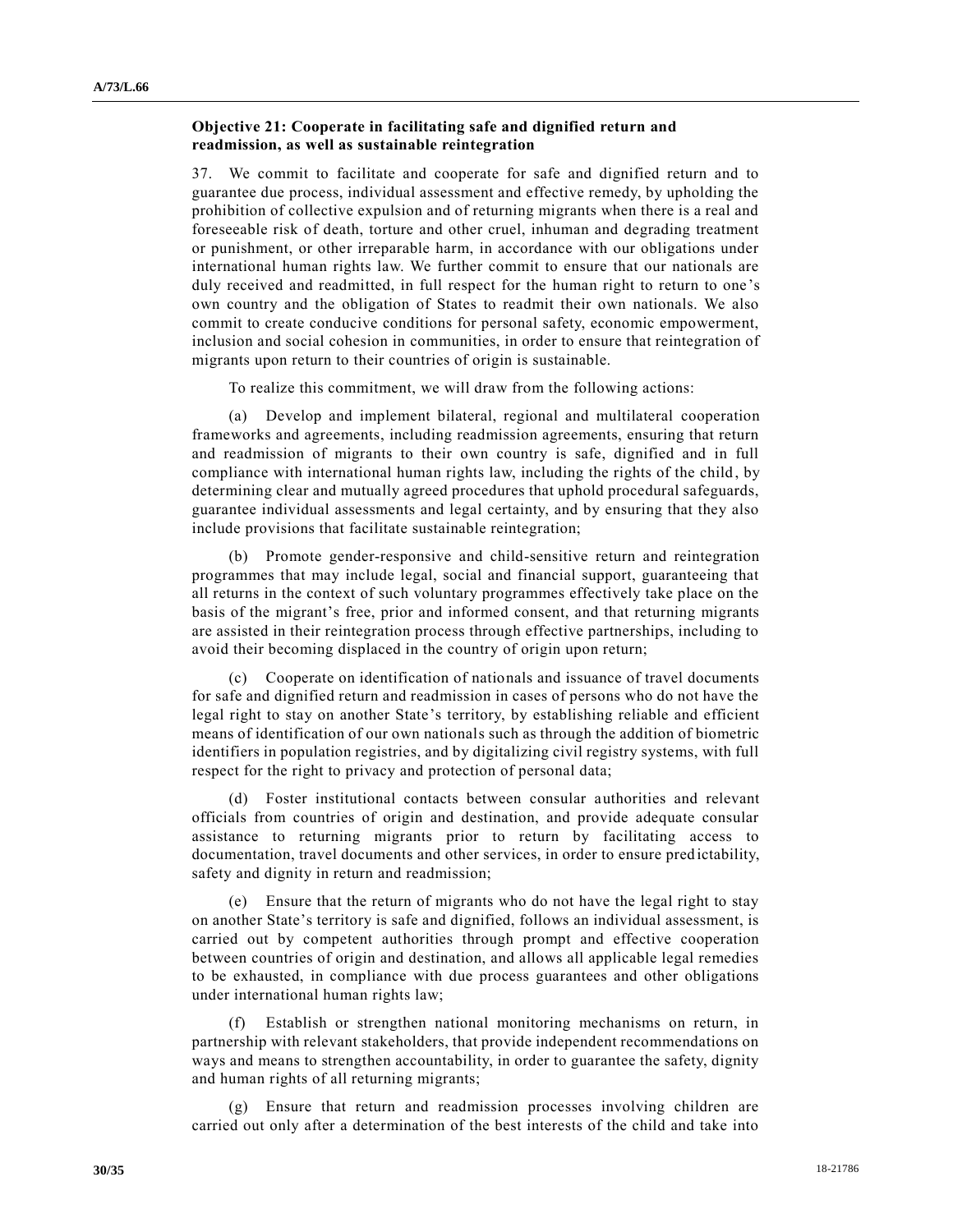account the right to family life and family unity, and that a parent, legal guardian or specialized official accompanies the child throughout the return process, ensuring that appropriate reception, care and reintegration arrangements for children are in place in the country of origin upon return;

(h) Facilitate the sustainable reintegration of returning migrants into community life by providing them with equal access to social protection and services, justice, psychosocial assistance, vocational training, employment opportunities and decent work, recognition of skills acquired abroad, and financial services, in order to fully build upon their entrepreneurship, skills and human capital as active members of society and contributors to sustainable development in the country of origin upon return;

(i) Identify and address the needs of the communities to which migrants return by including respective provisions in national and local development strategies, infrastructure planning, budget allocations and other relevant policy decisions and cooperating with local authorities and relevant stakeholders.

### **Objective 22: Establish mechanisms for the portability of social security entitlements and earned benefits**

38. We commit to assist migrant workers at all skills levels to have access to social protection in countries of destination and profit from the portability of applicable social security entitlements and earned benefits in their countries of origin or when they decide to take up work in another country.

To realize this commitment, we will draw from the following actions:

(a) Establish or maintain non-discriminatory national social protection systems, including social protection floors for nationals and migrants, in line with the ILO Social Protection Floors Recommendation, 2012 (No. 202);

(b) Conclude reciprocal bilateral, regional or multilateral social security agreements on the portability of earned benefits for migrant workers at all skills levels, that refer to applicable social protection floors in the respective States and applicable social security entitlements and provisions, such as pensions, health care or other earned benefits, or integrate such provisions into other relevant agreements, such as those on long-term and temporary labour migration;

(c) Integrate provisions on the portability of entitlements and earned benefits into national social security frameworks, designate focal points in countries of origin, transit and destination that facilitate portability requests from migrants, address the difficulties women and older persons can face in accessing social protection, and establish dedicated instruments, such as migrant welfare funds in countries of origin, that support migrant workers and their families.

#### **Objective 23: Strengthen international cooperation and global partnerships for safe, orderly and regular migration**

39. We commit to support each other in the realization of the objectives and commitments laid out in this Global Compact through enhanced international cooperation, a revitalized global partnership and, in the spirit of solidarity, reaffirming the centrality of a comprehensive and integrated approach to facilitate safe, orderly and regular migration and recognizing that we are all countries of origin, transit and destination. We further commit to take joint action, in addressing the challenges faced by each country, to implement this Global Compact, underscoring the specific challenges faced in particular by African countries, least developed countries, landlocked developing countries, small island developing States and middle-income countries. We also commit to promote the mutually reinforcing nature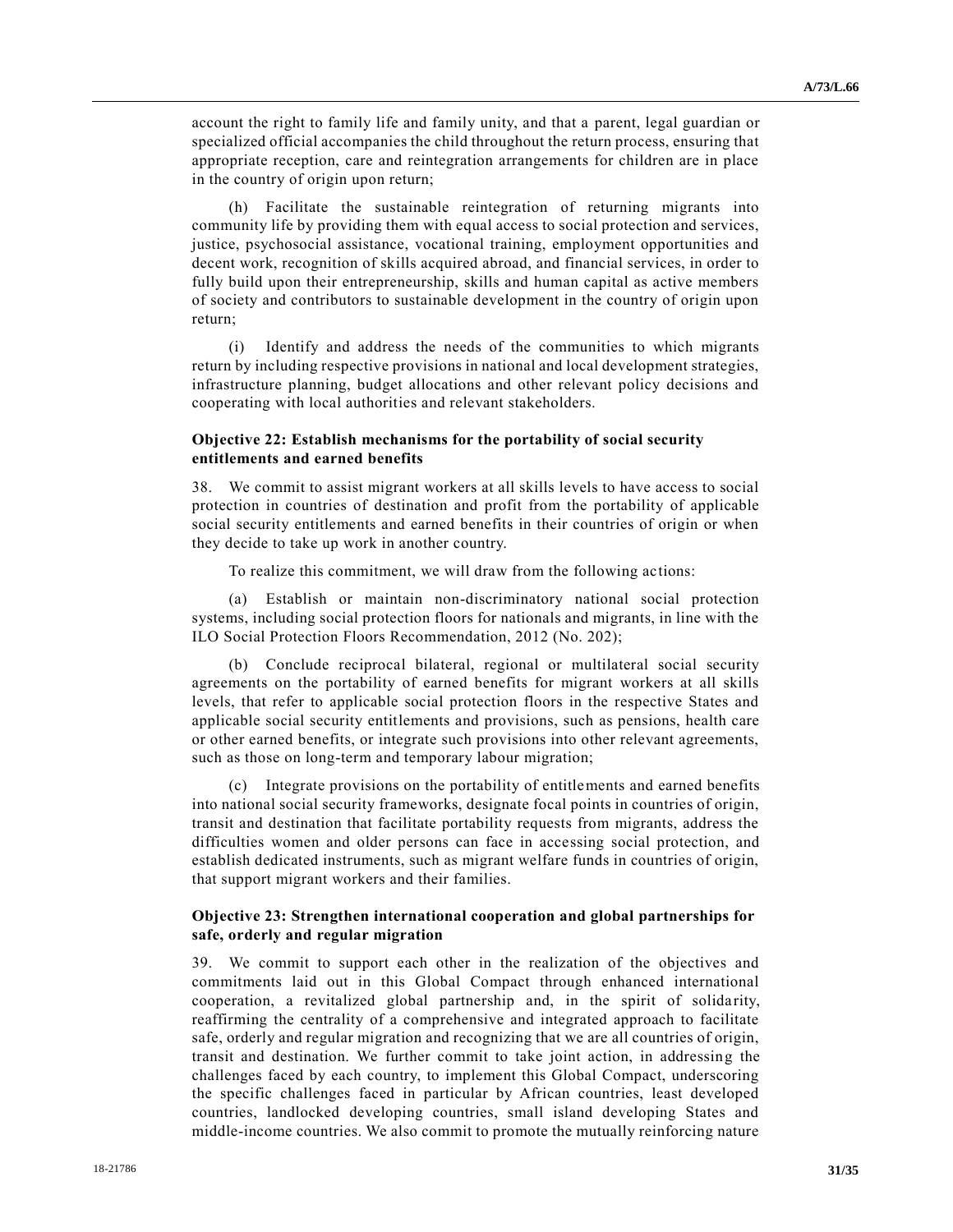between the Global Compact and existing international legal and policy frameworks, by aligning the implementation of this Global Compact with such frameworks, particularly the 2030 Agenda for Sustainable Development as well as the Addis Ababa Action Agenda, and their recognition that migration and sustainable development are multidimensional and interdependent.

To realize this commitment, we will draw from the following actions:

Support other States as we collectively implement the Global Compact, including through the provision of financial and technical assistance, in line with national priorities, policies, action plans and strategies, through a whole -ofgovernment and whole-of-society approach;

(b) Increase international and regional cooperation to accelerate the implementation of the 2030 Agenda for Sustainable Development in geographical areas from which irregular migration systematically originates owing to consistent impacts of poverty, unemployment, climate change and disasters, inequality, corruption and poor governance, among other structural factors, through appropriate cooperation frameworks, innovative partnerships and the involvement of all relevant stakeholders, while upholding national ownership and shared responsibility;

(c) Involve and support local authorities in the identification of needs and opportunities for international cooperation for the effective implementation of the Global Compact and integrate their perspectives and priorities into development strategies, programmes and planning on migration, as a means to ensure good governance as well as policy coherence across levels of government and policy sectors, and maximize the effectiveness and impact of international development cooperation;

(d) Make use of the capacity-building mechanism and build upon other existing instruments to strengthen the capacities of relevant authorities by mobilizing technical, financial and human resources from States, international financial institutions, the private sector, international organizations and other sources in order to assist all States in fulfilling the commitments outlined in this Global Compact;

(e) Conclude bilateral, regional or multilateral mutually beneficial, tailored and transparent partnerships, in line with international law, that develop targeted solutions to migration policy issues of common interest and address opportunities and challenges of migration in accordance with the Global Compact.

#### **Implementation**

40. For the effective implementation of the Global Compact, we require concerted efforts at the global, regional, national and local levels, including a coherent United Nations system.

41. We commit to fulfil the objectives and commitments outlined in the Global Compact, in line with our vision and guiding principles, by taking effective steps at all levels to facilitate safe, orderly and regular migration at all stages. We will implement the Global Compact, within our own countries and at the regional and global levels, taking into account different national realities, capacities and levels of development, and respecting national policies and priorities. We reaffirm our commitment to international law and emphasize that the Global Compact is to be implemented in a manner that is consistent with our rights and obligations under international law.

42. We will implement the Global Compact through enhanced bilateral, regional and multilateral cooperation and a revitalized global partnership in a spirit of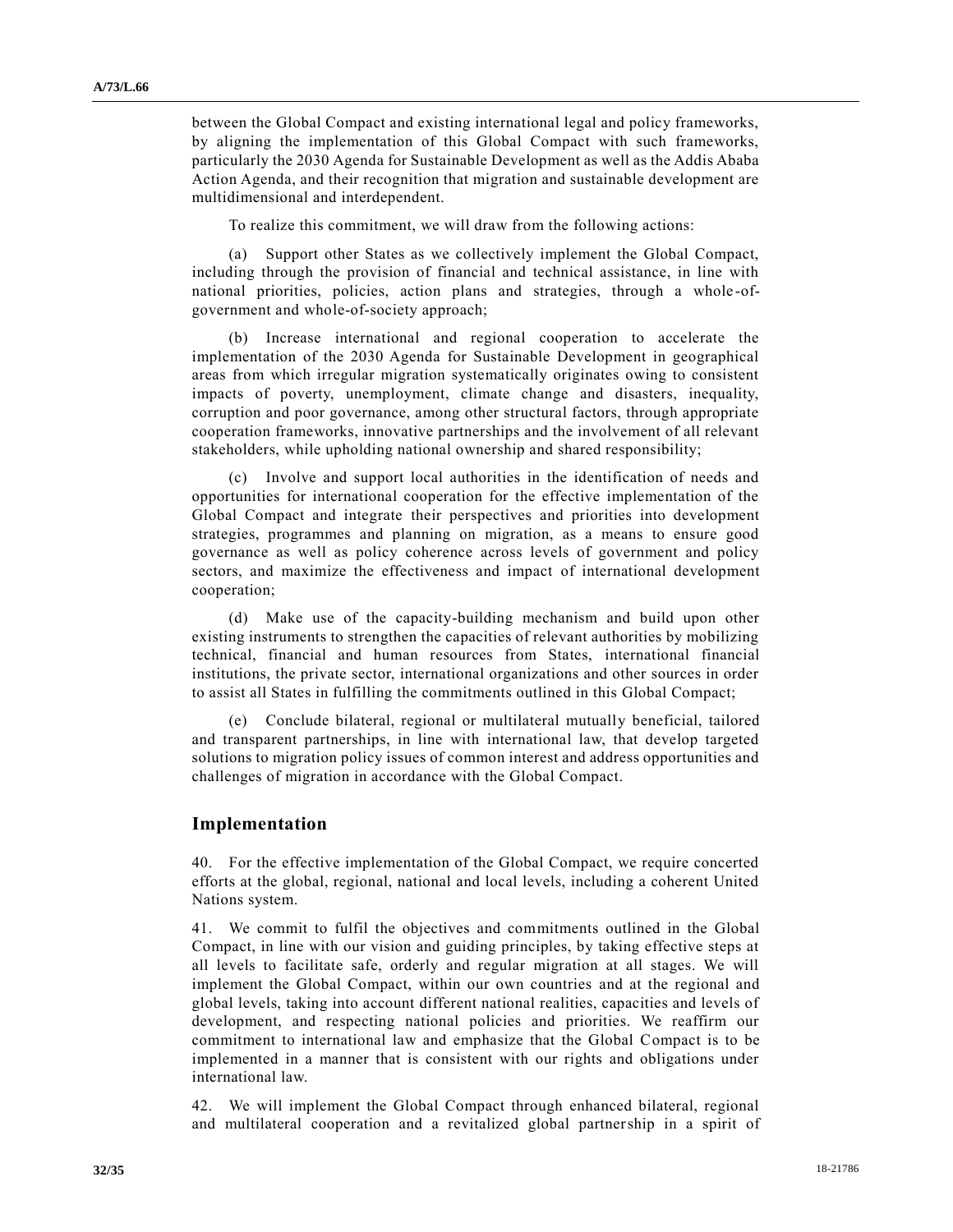solidarity. We will continue building on existing mechanisms, platforms and frameworks to address migration in all its dimensions. Recognizing the centrality of international cooperation for the effective fulfilment of the objectives and commitments, we will strive to reinforce our engagement in North-South, South-South and triangular cooperation and assistance. Our cooperation efforts in this regard will be aligned with the 2030 Agenda for Sustainable Development and the Addis Ababa Action Agenda.

43. We decide to establish a capacity-building mechanism in the United Nations, building upon existing initiatives, that supports efforts of Member States to implement the Global Compact. It allows Member States, the United Nations and other relevant stakeholders, including the private sector and philanthropic foundations, to contribute technical, financial and human resources on a voluntary basis in order to strengthen capacities and foster multi-partner cooperation. The capacity-building mechanism will consist of:

(a) A connection hub that facilitates demand-driven, tailor-made and integrated solutions, by:

(i) Advising on, assessing and processing country requests for the development of solutions;

(ii) Identifying main implementing partners within and outside of the United Nations system, in line with their comparative advantages and operational capacities;

(iii) Connecting the request to similar initiatives and solutions for peer-to-peer exchange and potential replication, where existing and relevant;

(iv) Ensuring effective set-up for multi-agency and multi-stakeholder implementation;

- (v) Identifying funding opportunities, including by initiating the start-up fund;
- (b) A start-up fund for initial financing to realize project-oriented solutions, by:
- (i) Providing seed funding, where needed, to jump-start a specific project;
- (ii) Complementing other funding sources;

(iii) Receiving voluntary financial contributions by Member States, the United Nations, international financial institutions and other stakeholders, including the private sector and philanthropic foundations;

- (c) A global knowledge platform as an online open data source, by:
- (i) Serving as a repository of existing evidence, practices and initiatives;
- (ii) Facilitating the accessibility of knowledge and sharing of solutions;

(iii) Building on the Global Forum on Migration and Development Platform for Partnerships and other relevant sources.

44. We will implement the Global Compact in cooperation and partnership with migrants, civil society, migrant and diaspora organizations, faith-based organizations, local authorities and communities, the private sector, trade unions, parliamentarians, national human rights institutions, the International Red Cross and Red Crescent Movement, academia, the media and other relevant stakeholders.

45. We welcome the decision of the Secretary-General to establish a United Nations network on migration to ensure effective and coherent system-wide support for implementation, including the capacity-building mechanism, as well as follow-up and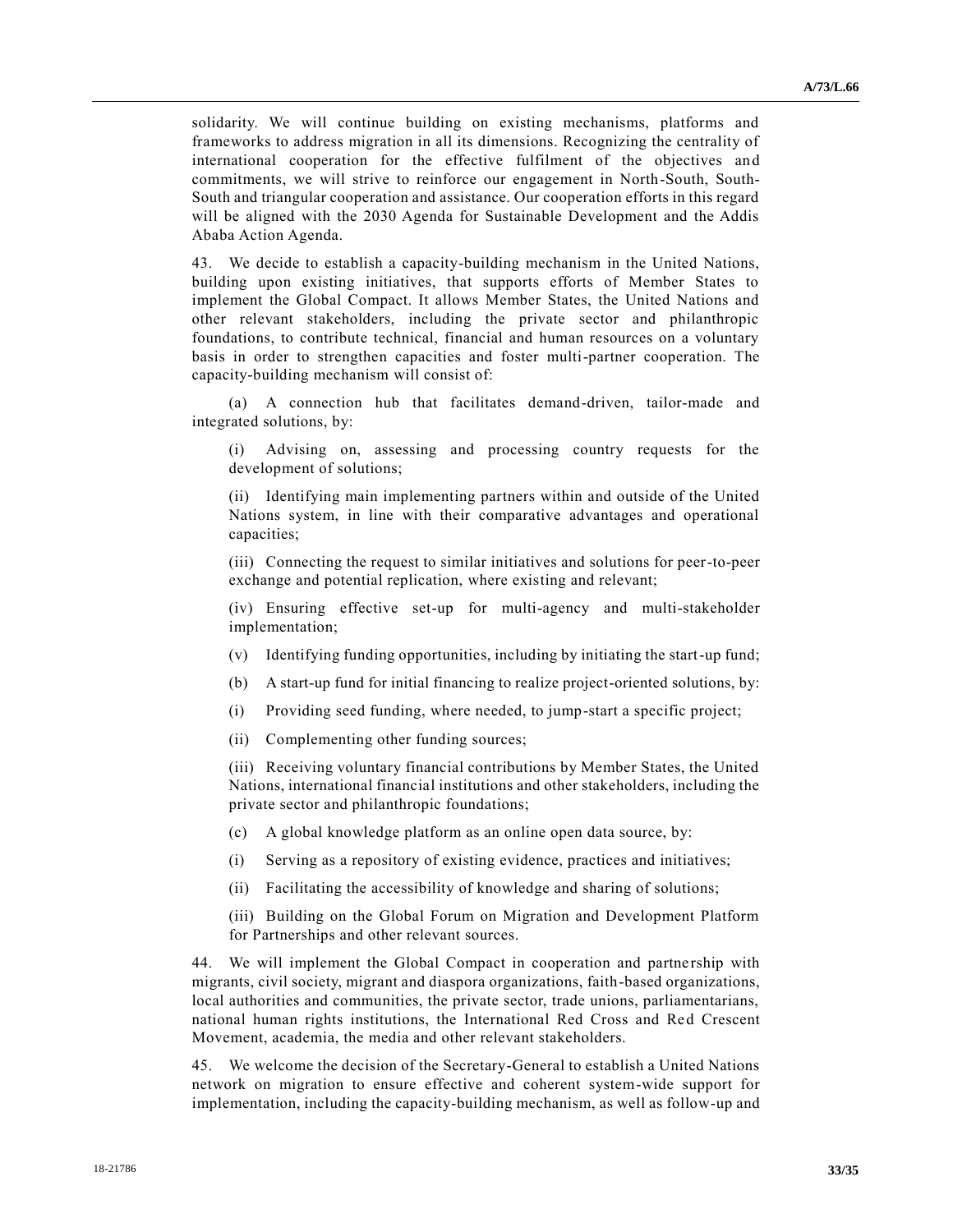review of the Global Compact, in response to the needs of Member States. In this regard, we note that:

(a) IOM will serve as the coordinator and secretariat of the network;

(b) The network will fully draw from the technical expertise and experience of relevant entities within the United Nations system;

(c) The work of the network will be fully aligned with existing coordination mechanisms and the repositioning of the United Nations development system.

46. We request the Secretary-General, drawing on the network, to report to the General Assembly on a biennial basis on the implementation of the Global Compact, the activities of the United Nations system in this regard, as well as the functioning of the institutional arrangements.

47. Further recognizing the important role of State-led processes and platforms at the global and regional levels in advancing the international dialogue on migration, we invite the Global Forum on Migration and Development, regional consultative processes and other global, regional and subregional forums to provide platforms to exchange experiences on the implementation of the Global Compact, share good practices on policies and cooperation, promote innovative approaches, and foster multi-stakeholder partnerships around specific policy issues.

### **Follow-up and review**

48. We will review the progress made at the local, national, regional and global levels in implementing the Global Compact in the framework of the United Nations through a State-led approach and with the participation of all relevant stakeholders. For follow-up and review, we agree on intergovernmental measures that will assist us in fulfilling our objectives and commitments.

49. Considering that international migration requires a forum at the global level through which Member States can review the implementation progress and guide the direction of the work of the United Nations, we decide that:

(a) The High-level Dialogue on International Migration and Development, currently scheduled to take place every fourth session of the General Assembly, shall be repurposed and renamed "International Migration Review Forum";

(b) The International Migration Review Forum shall serve as the primary intergovernmental global platform for Member States to discuss and share progress on the implementation of all aspects of the Global Compact, including as it relates to the 2030 Agenda for Sustainable Development, and with the participation of all relevant stakeholders;

(c) The International Migration Review Forum shall take place every four years beginning in 2022;

(d) The International Migration Review Forum shall discuss the implementation of the Global Compact at the local, national, regional and global leve ls, as well as allow for interaction with other relevant stakeholders with a view to building upon accomplishments and identifying opportunities for further cooperation;

(e) Each edition of the International Migration Review Forum will result in an intergovernmentally agreed Progress Declaration, which may be taken into consideration by the high-level political forum on sustainable development.

50. Considering that most international migration takes place within regions, we invite relevant subregional, regional and cross-regional processes, platforms and